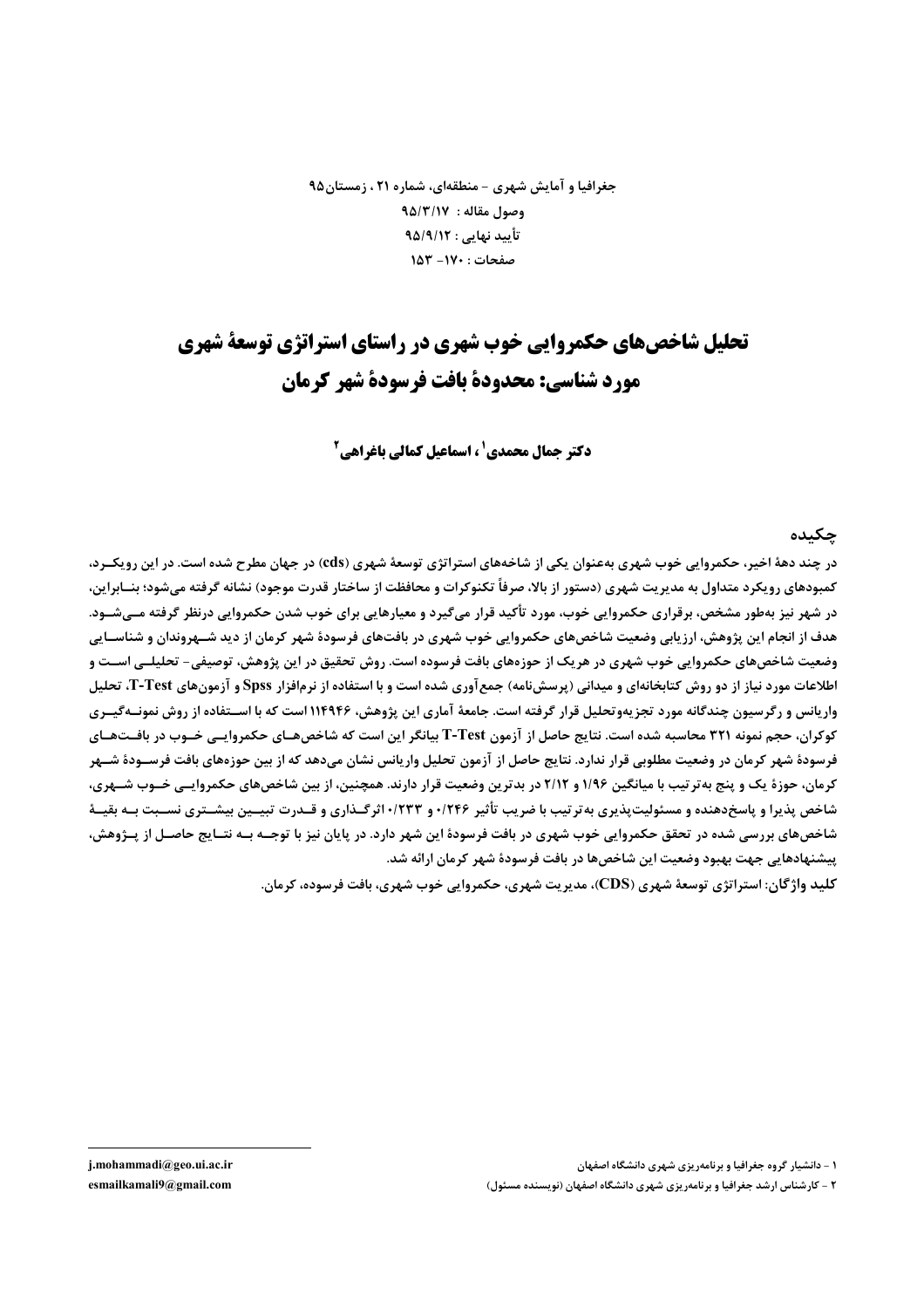مقدمه

توسعهٔ اقتصادی در جهان با رشد انفجـاری شـهرها همـراه شده است (صرافي و عبدالهي،١٣٨٧.(١١٤). با توجه به ايـن افـزايش جمعيــت در منــاطق شــهري، ايــن منــاطق بــا چالشهای شهری زیادی مواجه شدهانـد. بـرای حـل ایـن چالشها، به رویکردهای جدیـدی در برنامـهریـزی شـهری نیاز است. استراتژی توسعهٔ شـهری (CDS) یـک رویکـرد جدید در برنامهریزی شهری است و این توانایی را دارد کـه تحلیلی سیستماتیک از ارتباطـات بـین توسـعهٔ اجتمـاعی، اقتصادی و زیستمحیطی داشته باشد. یکیی از اصول چهارگانهٔ استراتژی توسعهٔ شهری، حکمروایی خوب شهری .(hosseinekhah, 2014,10)

اکثر کشورهای توسعه یافتـه، امـروزه از ایـن الگــو اســتفاده می کننـد، ولـی کشـورهای درحـال توسـعه فاقـد ابزارهـای اجرایــی آن هســتند؛ زیــرا در شــیوههــای مــدیریتی ایــن كشورها، مردم نقشى ندارند و اين امر نيازمند ايجاد جوامع مدني است. اصلي ترين ويژگي اين جوامع (جوامع مـدني)، وجــود نهادهــای حايــل ميــان مــردم و حکومــت اســت (اسماعیلزاده و صرافی،۱۳۸۵). ایران نیز طی دهـههـای گذشته مانند بسیاری از کشورهای درحال توسعه، با مقولـهٔ شهرنشینی و پیامـدهای مثبـت و منفـی آن مواجـه شـده است. هرچند شهرنشینی در ایران با سرعتهـایی متفـاوت صورت پذیرفته؛ اما بیتوجهی به ظرفیت شـهرها و تجهیـز نکردن آنها بـراي بهـرهمنـدي از آثـار مثبـت ايـن پديـدۀ روبهرشد، منجر به بروز مسائل و مشکلاتی در هر سه حوزهٔ حکمرانـي شــهري؛ يعنــي ادارهٔ سياســي، مــديريت منــابع اجتماعی و اقتصادی و تدوین سیاستهـای اجرایـی شـده است (نوبری و رحیمی،۴:۱۳۸۹). با توجه بـه اینکـه چنـد سالي است مفاهيم شهروندي و حکمروايي خوب، در کشور ما مطرح شده است؛ اما بستر برای اجرای اصول حکمروایی خوب، چه ازنظر دولت و چـه ازطـرف مـردم وجـود نـدارد (اب راهیمزاده و دیگ ران، ۹:۱۳۹۰). مـدیریت شـهری در سیطرهٔ دولت است و مدام از مدیریت یکپارچه و سیستمی فاصله می گیرد، در گرداب مدیریتبخشی و سلولی گرفتـار می آید، از روند شهرنشـینی و مسـائل حاصـل از آن عقـب می،ماند و در دیدگاهها و نگراشهای از بالا به پایین، گرفتار

مي شود (حق بنــاه و ابــوذري،١٣٩١:١۶٣). نتيجــهٔ آن ايــن میشود که مدیریت شهری در منـاطق شـهری کـه شـامل نهادهای متعـدد محلـی و منطقـهای اسـت، توانـایی حـل مسائل و معضلات شهري و پاسخ گويي بـه تحـولات سـريع شهرنشینی و نیازهای ساکنان شـهرها را ندارنـد (موحـد و دیگران،۱۳۹۴:۱۳۹۴). مدیریت شهری باید به دنبال چارهای اساسی برای حل مشـکلات و معضـلات شـهری بـوده و در ایــن مســیر روشهــای نــوین ادارهٔ امــور شــهری بایســتی بهدرستي تشخيص و نيز بـاتوجـه بـه شـرايط جغرافيـايي، اجتمــاعي، فرهنگـــي، سياســـي و اقتصــادي تطبيـــق و پیادهسازی شوند (نوبری و رحیمی،۴:۱۳۸۹).

شهر کرمان با قدمت چنـد هـزار سـالهٔ خـود ماننـد دیگـر شهرهای ایران، علی رغم دارا بودن طرحهای جـامع شـهری و منطقهای، امروزه با چـالشهـای متعـددی روبـهروسـت. مشكلاتي مانند افزايش جمعيت، هجوم گستردهٔ مهـاجران به شهر، ناکارآمدی طـرحهـای توسـعهٔ شـهری، مشـارکت نکردن مردم در زمینهٔ مدیریت شـهری و فقـدان مـدیریت يكپارچهٔ شهري، باعث تبلور مشكلات شهر كرمان بهصورت .<br>مجموعهای درهــمتنیــده از مســائل اجتمــاعی، اقتصــادی و زیستمحیطی شده است؛ بهطورمثال، شکل گیـری اسـکان غيررســمى در نقــاط مختلــف شــهر، گســترش محــلات فقيرنشــين، گرانــي مســكن، مشــكلات زيســتمحيطــي و آلودگی هوا، مشکلات ناشـی از نبــود ســاماندهی در بافـت فرسوده و ناپایداری منابع درآمـدی شـهرداریهـا، همگـی معلول مسائل مختلف بهویژه مسائل اجتماعی- اقتصـادی و مدیریتی هستند؛ بنابراین این پژوهش، بـا مبنــا قــرار دادن استراتژی توسعهٔ شهری (CDS) بـا تأکیــد بـر حکمروایــی خوب شهري، بهدنبال پاسخگويي به ايـن سـؤال اسـت كـه مديريت شهري كرمان بـهعنـوان يــك سيســتم، تـا چـه اندازه توانسته است زمینهٔ تحقق پذیری اینگونه مدیریتی را فراهم کند؟ و در این زمینه با چه موانع و مشکلاتی مواجـه است؟ و همچنـین راهکارهـایی در جهـت دسـتیابی بـه سیستم مدیریتی جدید و پویاتر ارائـه کنـد تـا میـزان اثرگذاری طرحهای بهسازی و نوسازی بافتهـای فرســوده افزايش يابد وتوسعة يايـدار بافـت فرسـودة شـهر كرمـان تحقق يابد.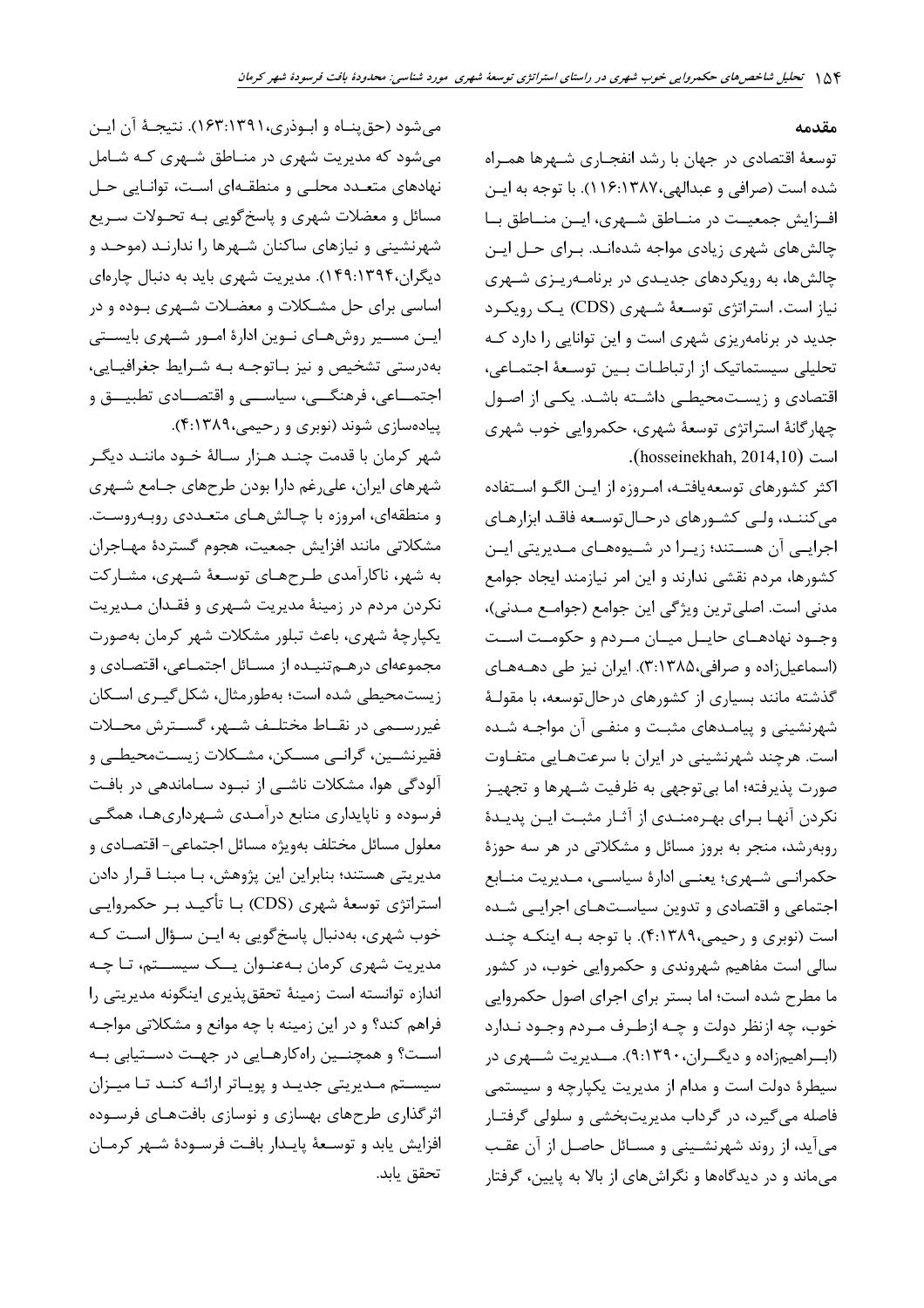ضرورت و اهميت تحقيق

شهر ساختهٔ اندیشـهٔ بشـری و محصـول تفکـر اوسـت و از این و، در جوامع مختلـف، سـیما و منظـر متفـاوتی را بـه نمـايش مـىگـذارد. بـرايـناسـاس، الگوهـايى كـه بـراي سازماندهی و برنامهریزی شهرها تدوین میشود، نمی توانـد معیاری کاملاً استاندارد برای تمام شهرها با شرایط متفاوت فرهنگي و ويژگي هاي طبيعي ارائـه دهـد (حـاتمي نـژاد و فرجی ملایی، ۱۳۹۰:۵۷). بهزودی بسـیاری از انســانهـا ِ در شــهرها زنــدگی خواهنــد کــرد؛ بــه همــین دلیــل، رونــد شهرنشینی برگشـتناپـذیر اسـت. شـهرها دارای پتانسـیل فوق|لعاده|ي بهعنوان موتور توسـعهٔ اقتصـادي و اجتمـاعي، ايجاد اشتغال و توليد ايده هسـتند. بـاايـنحـال، شـهرهاي امبروزي، مبي تواننــد ايجادكننــده و تشــديدكننــدة محرومیـتھـای اجتمـاعی، محرومیـت از مزایـای زنـدگی شهري بـراي فقـرا، زنـان، جوانـان، و اقليـتهـاي قـومي و مذهبی و دیگر گروههای به حاشیه رانده شده، باشند ( UN HABITAT,2000:4). در هر حال، بهنظر می رسد جوامع در حال توسعه (از جملـه کشـور مـا) بـرای حـل مشـکلات مدیریتی و دستیابی به توسعهٔ منطقهای، ناگریز به استفاده از الگــوی حکمروایــی خــوب هســتند و لازم اســت تــا در برنامه یزی و اجرای طرحها، از مشارکت مردم سود ببرنـد؛ زیرا تنها از این طریق می توانند مشکلات بی شمار شهری و منطقهای را کاهش دهند و به یک الگوی بهینـهٔ مـدیریتی دست پیدا کننـد (اسـماعیل;اده و صـرافی،۱۳۸۵)؛ بنابراین، ضرورت عبور از بحران ساختاری مدیریت توسعهٔ شـهری ایـران، حرکـت بـه سـوی سـاختار و فراینــدهای مـــردمســـالارانه يـــا شـــهروندمداري اســـت (نصـــيري و دیاضے،۱۳۹۱:۱۳۷).

ساكنان بافتهاي فرسـوده عمومـاً از معضـلات اجتمـاعي، اقتصــــادي و كالبــــدي رنــــج مــــيبرنــــد (عرفــــاني و نقاش طوسی،۲:۱۳۸۸). در کشور ما بسیاری از شـهرها بـا مسئلهٔ بافت فرسوده مواجهاند در این بین لازم ذکـر اسـت که برای داشتن یک محیط شهری پیچیده، پویا و متنوع و با كيفيت بالا نيازمند ظرفيت مديريت قابل توجهي هستيم (بي نياز و مستوفى، ٢:١٣٩١).

با توجه به سـابقهٔ نوسـازی شـهری در کشـور و همچنـین موانع و مسائلی که در مسیر نوسـازی بافـتهـای فرسـودهٔ شهری وجود دارد، دستیابی بـه مکانیســمهـای اجرایــی در زمینـهٔ نوسـازی بافـتهـا و اجـرای موفـق ایـن پـروژههـا اجتنابناپذیر است. حکمروایی خوب شهری این قابلیت را دارد که یک محیط زنـده و بـا کیفیـت را در بافـتهـای فرسوده فراهم کند. ما می توانیم با تأکید بر مسـائلی چــون مشارکت دادن مردم در طرحهای اجرائـی، درنظـر گـرفتن منـابع طبيعـي و محـيط زيسـت در اجـراي طـرحهـا، آیندهنگری در برنامههای شـهرداری و شـورای شـهر بـرای بافت فرسوده و درنظر گرفتن مشكلات چنـد سـال آينـده، شفافسازی در رابطه با هزینهها و درآمـدها و مالیـاتهـا و مسائلی از ایــن قبیــل، حکمروایــی خــوب را در بافــتهــای فرسوده پیادهسازی کنیم.

شهر کرمان با توجه به ویژگیها و ساختارهای اقتصادی و اجتماعی و همچنین مسائل و مشکلات مختلـف از جملـه بافتهای ناکارآمد فرسوده و نقش آنها در سازماندهی فضا و هویت شهر کرمان، میطلبد که برای بررسی این مسائل و برنامهریزی بهمنظـور بهبـود ایـن سـاختارها، اسـتراتژی توسعهٔ شهری را با تأکید بر شاخصهای حکمروایی خــوب شهری در رأس برنامهریزیها مـورد توجـه و بررسـی قـرار دهد.

پس می توان گفت، اهمیت تحقیق حاضر در این است کـه شناخت دقيق ابعاد و زواياي گوناگون وضـعيت حكمروايـي .<br>خوب شهري، ما <sub>د</sub>ا بهسوي توسعهٔ پايدار هدايت مي *ك*ند كه نتيجة آن آسايش و آرامش ساكنان بافتهاى فرسودة شهری است. مهمترین اهدافی که این پژوهش در راستای دستیابی به این مهم دنبال میکند، به شرح زیر است: ۱- ارزیابی شاخصهای خـوب شـهری در بافـت هـای فرسوده شهر کرمان است. ٢- اينكه كداميك از حوزههاى هفتگانهٔ بافت فرســوده در وضعیت بهتـري نسـبت بـه ديگـر حـوزههـا ازلحـاظ شاخصهای حکمروایی خــوب شــهری قــرار دارد، بایــد در اولويت توجه مسئولان قرار بگيرد. ۳-۔ شناسایی شـاخصهـای مـؤثر در تحقـق حکمروایـی خوب شهری در بافت فرسودهٔ شهر کرمان.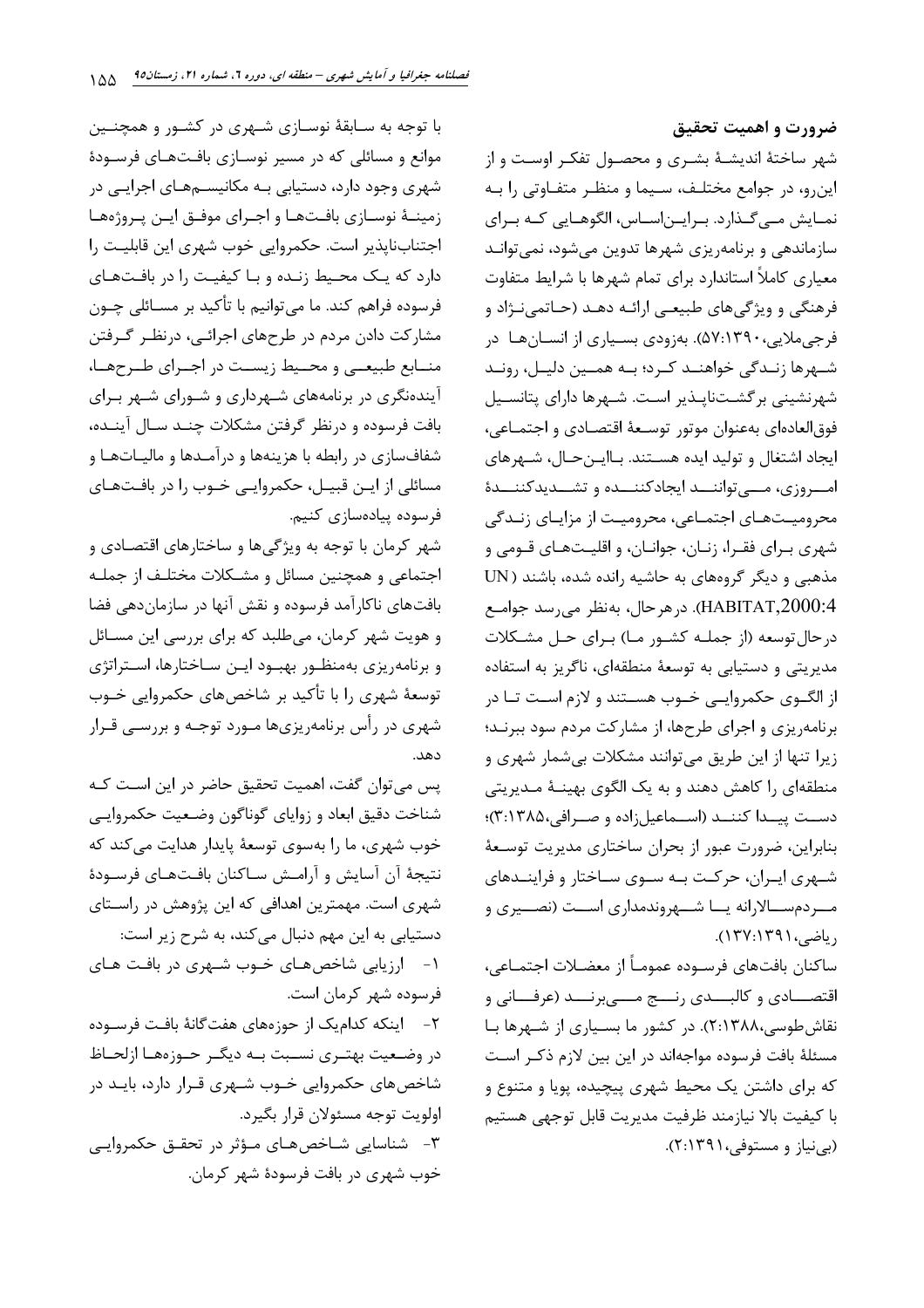سؤالات تحقيق ۱- کدامیک از شاخصهای حکمروایی خـوب شـهر در بافت فرسودة شهر كرمان وضعيت مطلوبترى دارد؟ ۲- کدام یک از حوزههای بافت فرسـودهٔ شـهر کرمـان در بدترين وضعيت ازلحاظ شاخصهاي حكمروايي خوب شهر قرار دارند؟ ۳- کدام یک از شاخصهای حکمروایی خوب شـهری، در تحقق حکمروایے خــوب شــهری در بافـت فرســودهٔ شــهر کرمان در آینده تأثیر بیشتری دارند؟

ييشينة تحقيق در زمینهٔ حکمروایی خوب شهری در کشـورهای اروپـایی و آمریکا، مطالعات و پژوهشهای زیادی صورت گرفته است؛ از جمله:

پارنـل و رابينسـون (٢٠٠۶) در مقالـهٔ خـود تحـت عنـوان اســتراتژىهــاى توســعهٔ شــهرى ژوهانســبورگ- آفريقــاى جنوبی، به ایـن مسـئله اشـاره دارنـد کـه در بـهکـارگیری استراتژیهای توسعهٔ شهری، از نتـایج پـژوهشهـای دانشگاهی بهره بیشتری باید برد. استراتژی توسعهٔ شـهری ژوهانسبورگ در زمینهٔ ایجاد تعادل منطقهای، تعادلبخشی بسين رشــد جمعيــت و فقرزدايـــي، جهــانيشــدن و خدمات رسانی به اسکان غیررسمی مطرح شده است.

کنـدی اسـتوارت (۲۰۰۶)، در تحقیقـی بـه نـام «طراحـی شاخصهای حکمروایی شـهری خـوب، اهمیـت مشـارکت شهروندان و ارزيابي آن در ونکوور»، بـه ذکـر چـالشهـاي شاخص سازی می پردازد.

گانی و دانکن (۲۰۰۷) در مقالهای با عنوان «انـدازهگیـری حکمروایی خوب با استفاده از دادههای سریهـای زمـانی» اشاره کرد که در آن شاخصهای حکمروایی را برای جزایـر فیجی در دورهٔ ۱۹۸۵ تا ۲۰۰۳ بـا اسـتفاده از سـریهـای زمانی، مورد بررسی قرار دادهاند و به ایـن نتیجـه رسـیدند که عملکرد حکمروایی در فیجـی بـه گونـهای نامسـاعد، از کودتای ۱۹۸۷ و ۲۰۰۰ تأثیر پذیرفته است و در این بـین، بُعد حاکمیت قانون، اثرات نامساعدتری را مورد توجه قـرار داده است.

امّا از جمله مطالعاتی که حول محور حکمروایـی خــوب در ايران صورت گرفته عبارتاند از: برکپور (۱۳۸۵) در رسالهٔ دکتری خود بـا عنــوان«گــذر از حکومت شهری به حاکمیت شهری» و مقالـهای بـا عنــوان «حکمروایی شهری و نظام ادارهٔ شهرها در ایران»، دو شـهر همدان و اسلامشهر را بهعنوان نمونههایی از شهرهای ایران انتخاب نموده و در قالب مصاحبه و پرسشنامه از سه زاویهٔ شورای شهر، شهرداری و مردم بـه انـدازهگیـری مشـارکت شهروندی، حکمروایی شـهری و مـدیریت شـهری،با شـرح مـدلهـاي مختلـف مشـاركت شـهروندي، مقتـدرسـازي شهروندان، وظایف حکمرانبی شـهری مطلـوب و مـدیریت شهری مؤثر را مورد بررسی قرار میدهد.

پرهيز کار و کاظميان (۱۳۸۴) در مقالهٔ خود با نام «رويکرد حکمروایی شهری و ضرورت آن در مدیریت منطقـهٔ کــلان شهری تهران» پس از مروری بر مفـاهیم و چـارچوبهـای نظری موجود، به شناخت و ارزیابی فـرم و محتـوای نظـام اداره كنندة منطقة كلان شهرى تهران پرداختـه و الزامـات استقرار الگوی حکمروایی خوب را در آن تبیین مےکننـد. اکبری (۱۳۸۵)، در مقالهٔ «سرمایهٔ اجتمـاعی و حکمروایـی خوب» به بررسی پیوندهای دو مفهوم حکمروایـی خــوب و سرمایهٔ اجتماعی پرداخته و ریشههای نظری حکمروایی را مورد شناسایی قرار می دهد و معتقد است که مبانی نظـری حکمروایی شـهری را بایـد در نـزد نظریـهپـردازان علـوم سیاسی جستوجو کرد و سرمایهٔ اجتماعی نیز عامل قوام و تداوم حکمروایی شده است. بصیرت (۱۳۸۵)در مقالهای بـا عنوان «تجربیات جهانی حکمروایی مناطق کلان شهری» با اســتناد بــه تعــدادى از تجربيــات جهــانى ادراهٔ منــاطق کلان شهری اشاره میکند و نتـایج و آمـوزههـای روشـن و مفیدی را برای حکمروایی مناطق ایران بهدست مـیٖدهـد. آخوندی و دیگران (۱۳۸۶) در مقالهٔ دیگری تحت عنـوان «حاكميت شهر-منطقهٔ تهـران: چـالشهـا و رونـدها»، بـه بررسی و تحلیل ابعاد مختلف مفهوم تفرق سیاسی بهعنوان بزرگترین چالش فرا روی نظامهای اداره و حاکمیت مناطق کلان شهری مے پر دازند.

صـرافي (١٣٨٧) در مقالــهاي تحــت عنــوان «ســاماندهي سکونتگاههای غیررسمی کشور در پرتو حکمروایی خـوب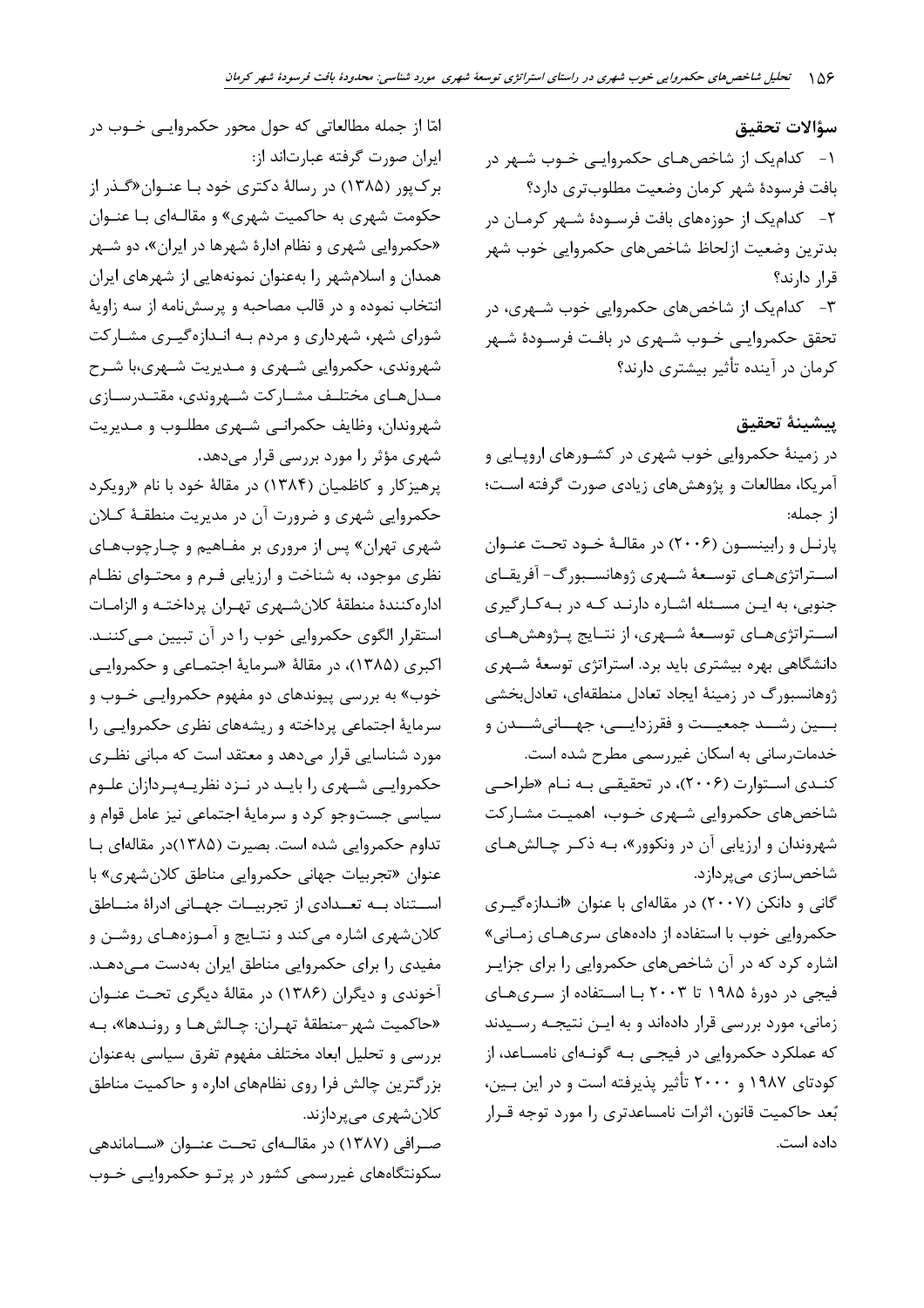شهری» ضـمن هشـدار پیامـدهای منفـی سـکونتگاههـای غیررسمی، ضرورت برقراری حکمروایی خوب شهری بـرای توسعه و دربرگیرندگی بیشتر اقدامات مطرح مـی کنـد کـه موجب ارتقــا از «پــروژه- محــوري» كنــوني بــه «اجتمــاع-محوری» در آینده خواهد شد.

رهنما و دیگران (۱۳۸۹) در مقالهای به نام «تحلیل جایگاه حکمروایی خوب شهری در مشهد با الگوی SWOT»، بـه سنجش ميزان شاخصهاي حكمروايي (مشاركت، شفافيت، قانونمندی، پاسخ گویی و …) از زوایای مختلف پرداختهاند و معتقدند، شهروندان مےتواننـد در فراینـد برنامـهریـزی و اجرای برنامه نقش بسیار مهمی ایفا کرده و راه رسیدن بـه اهداف را تسهيل كنند. نتايج اين تحقيق در قالب تحليـل نشان میدهد که موقعیت حکمروایی در مشـهد  ${\rm SWOT}$ از ميان چهار حالـت تهـاجمي، محافظـه كـاران، تـدافعي و رقابتي در بدترين وضعيت ممكن يعنـي موقعيـت تـدافعي قرار دارد. همچنین مشهد از نظـر عوامـل درونـی (قـوّت و ضعف) بـا ضـعف روبـهروسـت و در برابـر عوامـل خـارجى (فرصت و تهدید) واکنش مناسبی نشان نداده است.

ابسراهیمزاده و اسسدیان (۱۳۹۲) در مقالسهای میسزان تحقیق پذیری حکمروایی خوب شهری در شـهر کاشـمر را مورد تجزیهوتحلیل قـرار دادهانـد. رویکـرد حـاکم بـر ایـن يژوهش توصيفي- تحليلي است. نتايج تحليلي مقاله بيانگر آن است که در سه شاخص اصلی حکمروایی خوب شـهری شامل: شفافيت و اطلاع رساني، قـانون مـداري و كـارايي و اثربخشي پس از انجام آزمون test -t، ميزان sig بهدسـت آمده برابر با ۰/۰۰۱ است؛ این مهم حـاکی از پـایین بـودن میزان تحقق حکمروایی خوب شهری در شهر کاشمر است. خلیلــــــــی و دیگــــــــران (۱۳۹۲)، در مقالـــــــهای تحـــــت عنوان«سنجش حکمروایی خوب شهری در بافت فرسوده و ارائــه راهكارهــاي عمليــاتي بــهمنظــور بهبــود آن (نمونــه مطالعاتي: محلـهٔ پامنـار تهـران)»، بـه بررسـي حكمروايـي خوب شهری، در یکی از محلههای واقع در بافت فرســودهٔ تهران (محلهٔ پامنار) و ارائه راهکارهای عملیاتی جهت ارتقا آن مـيبـردازد. نتـايج پــژوهش بيــانگر آنسـت كــه بهبــود حکمروایــی خــوب شــهری در محلــهٔ مطالعــاتی، نیازمنــد مداخله در حوزههـای شـفافیت و قـانونِمـداری، نهادهـای

مشارکتی، کیفیت عملک د خـدماتی، امنیـت و کـارایی و مشاركت اجتماعي است.

### مفاهیم و مبانی نظری

«استراتژی»، ریشه در مفاهیم نظامی دارد که اولین بـار در کتاب «هنر جنـگ» تـأليف «سـون تـزو» در حـدود سـال ششم قبل از میلاد مطرح شد. استراتژی به «چه باید انجام گیرد»، مربوط می شود که بهنحوی با مفهـوم برنامـه٫یـزی (که به چگونه انجام گرفتن کار مربوط مے شــود) متفــاوت است. این مفهوم از سال ۱۹۸۰ بـه بعـد بـهوسـیلهٔ بیشـتر شرکتهای تجاری و سازمانهـای اداری از علـوم جنگـی و نظامی اقتباس شد؛ اما مبانی نظری آن از نظریهٔ سیستمها و نظریــهٔ تصــمیمســازی در مــدیریت اخــذ شــده اســت (نصیریهنـدهخالـه،۱۳۹۴؛۱۶۶). بـا توجـه بـه اهمیـت برنامه ریزی استراتژیک در سطح شـهرها، بانـک جهـانی بـا همکاری مرکز سکونتگاههای سازمان ملل متحـد، ســازمان «ائتلاف شهرها» را با هدف همکاری درجهت بهبود شرایط زنـدگی در شـهرهای کشـورهای درحـالتوسـعه در سـال ۱۹۹۹ میلادی بهوجود آوردند (Mukhija, 2006:56). از همان آغاز كار، «ائتلاف شـهرها» طـرحهـايي بـا عنـوان اســتراتژی توســعهٔ شــهری ("CDS)» در واکــنش بــه» .<br>ناکا<sub>ر</sub>آمدی طرحهـای توسـعه و ارتقـای کیفیـت زنـدگی و بهبود مدیریت شهری بهوجود آورد کـه بـراسـاس اهـدافی چون کـاهش فقـر شـهري، تمرکززدايـي، افـزايش ميـزان مشاركتهاى واقعى شـهروندان و بهبـود شـرايط سـكونتى شهری بهویژه در بافت فرسوده و سکونتگاههای غیررسمی، بسه کسار گرفتسه شسده اسست (احسدنژاد روشستی و مرادىمفرد،١٣٩٢:٣٨).

استراتژی توسعهٔ شهری فرایند تهیه چشمانداز بلندمدت از آیندهٔ شهر است که براساس آن برنامههای اجرایــی<sup>۴</sup> تهیــه مے شوند. تمرکز استراتژی توسعهٔ شـهری بـر روی تقویـت اقتصاد رقابت بذير است، امـا درعـينحـال، جنبـههـاي زیستمحیطی، مالی، زیرساختها، ساختار شهری و کاهش فقر را نیز پوشش میدهد (اشـرفی،۹۲:۱۳۸۸). در تعریفـی

<sup>&</sup>lt;sup>3</sup>-City development strategy

 $4 -$ Action plan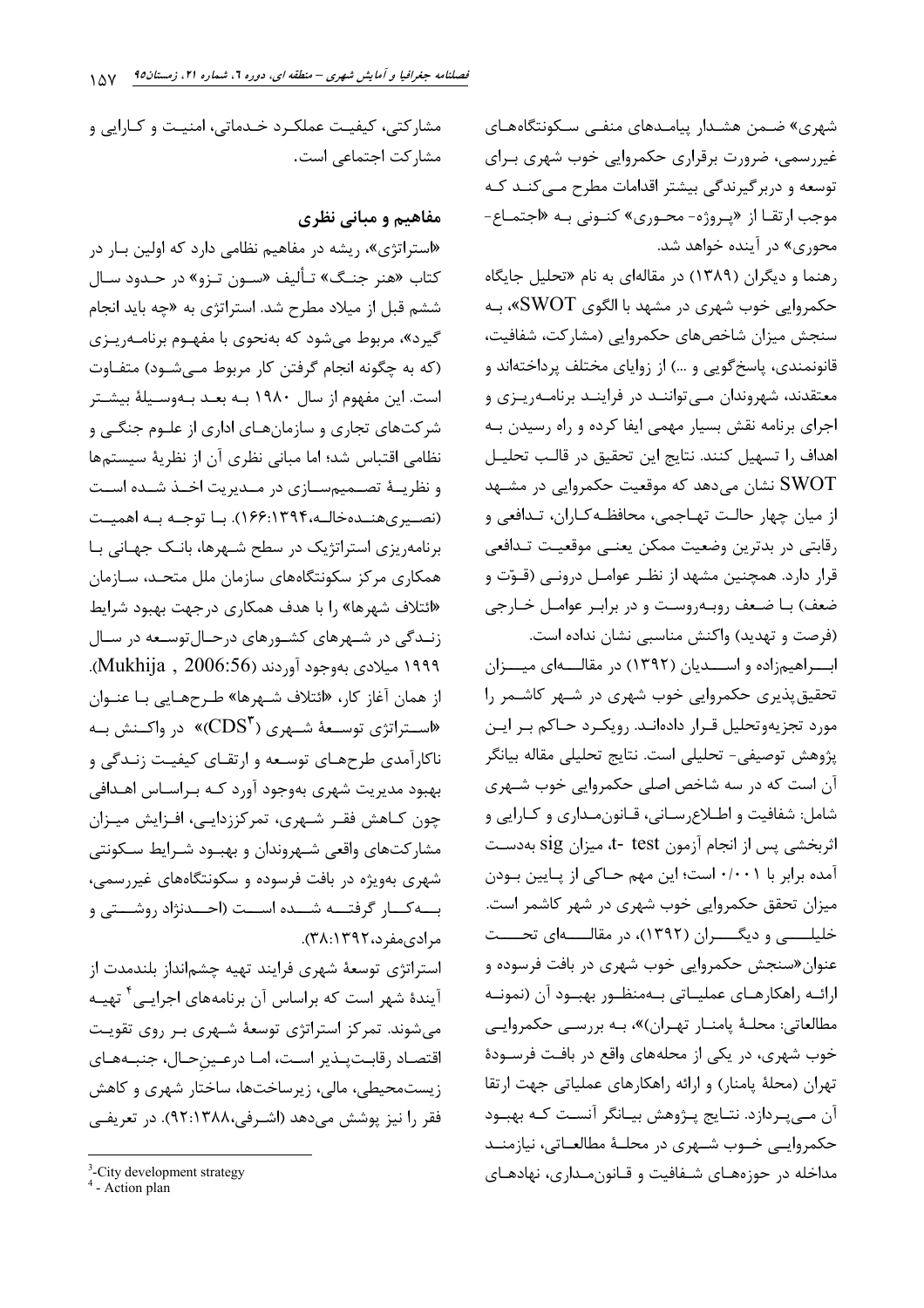دیگر، استراتژی توسعهٔ شهری عبارت است از، یـک برنامـهٔ عملی برای توسعهٔ متعادل در شهرها، توسعه و پایداری که از طریق مشارکت، برای بهبود کیفیت زنـدگی بـرای همـهٔ شهروندان حاصل مي شود (Eiveida,2009:3). استراتژی توسعهٔ شهری شامل اصولی است کـه سـازمان ائتلاف شهرها و بانک جهـانی آنهـا را بـهعنـوان شـهرهای پایدار یاد می کند. براین اساس، شـهرهای پایـدار شـهرهایی هستند که این چهار ویژگی را داشته باشند: **۱- قابل زندگی هستند<sup>۹</sup>:** شــهری قابـل زنـدگی اسـت کـه همهٔ شهروندان آن از فرصتهای همسـان و یکسـان بـرای بهرهمندی از زندگی اقتصادی، سیاسبی و اجتمـاعی شـهر برخوردار باشند. **۲**– **رقابتی هستند** ُ: شهرهای ,قابتی شهرهایی هستند که اقتصـادی پویـا و قدرتمنــد بـا رشــد اشــتغال، درآمــد و سرمايه گذارى همهجانبه دارند. **۳- بانکی هستند<sup>۷</sup>:** شهرهایی را می توان بانکی یاد کرد که دارای نظام مالیات شهری کارآمد در بهرهگیـری از منـابع درآمدی و هزینهای خود هستند. ۴- خوب مديريت و اداره مي شوند^: عناصر و ويژگي هـاي مهم حاکمیت مدیریت خوب شهری عبارتانـد از: حسـاب يس دهي در امور<sup> ۹</sup>، شــفافيت در اجــرا<sup>۰٬</sup> و دارا بــودن اصــل رقابت `` با شـهرهای همسـان؛ بنـابراین، بـراسـاس چنـین

منطق و استدلالی، مدیریت خوب شـهری مـدیریتی اسـت که پاسخ گوست، در عمل و کار شفافیت دارد و برای رقابت با شـهرهای مشـابه و همسـان خـود از قـدرت اقتصـادی— اجتمــــاعي كــــافي برخــــوردار اســــت (حســــين;اده دلير، ١٣٩٠:١٨٣).

برنامة توسعة سـازمان ملـل متحـد (UNDP)، حكمروايـي خوب بهعنوان یکی از شاخصهای استراتژیهای توسعهٔ شبھری را اینچنسین تعریبف مبے کنید: حکمروایبی، عملبی اقتصادی، سیاسی و اقتدار اجرایی برای مدیریت کردن امور

 $11$  - Contestability

كشور در همهٔ سطوح آن شـامل مكـانيزمهـا، پروسـههـا و نهادهاست؛ بهطوری که شهروندان و گروههـا علایقشـان را به صراحت تحقق مىبخشند، حقوق قانونىشـان را مطالبـه نموده و با موانع برخورد می کنند و اختلافنظرهای خود را از بین میبرند (اسدی،۱۳۸۸: ۲۱).

گروه تحقیــق مؤسســهٔ بــین|لمللــی علــوم اداری، مــواردی همچون درجهٔ مشروعیت، نمایندگی، مسئولیت وکارآیی را بهعنوان معيارهاي نمونه براي ارزيابي حكمروايي برشـمرده است (ابراهیمزاده و اسدیان، ۱۳۹۲: ۲۱).

مشاهده مےشود کـه محققـان و مراکـز علمـی مختلـف هر کدام ویژگیهای خاصی را برای حکمروایی خوب درنظـر گرفتهاند؛ اما در مورد شاخصها آنچه عمومیت دارد و روی آن اجماع بیشتری است، شاخص هایی اسـت کـه سـازمان مللآنها را معرفی کرده که به تفصیلدر ادامهبیانشده است: ۱- قانونمندي<sup>۱۲</sup>: قانونمندي و حاكميت قـانون، جــوهره و روح و درحکــم ســيمان و عامــل پيونــددهنــدۀ مــديريت و حکمروایی شـهری اسـت و بـدون آن، حکمروایـی شـهری كالبدي بي روح، بدون توان پاسخ گويي و كارآمـدي خواهـد بود. قانونمنـدي، مفهـومي اسـت كـه همـهٔ حكومـتهـا و مدیران از خودکامهترین تا دموکراتیکترینها به آن استناد می جویند (سردارنیا،۶۳:۱۳۹۱). منظـور از قانونمنـدی در تصمیم گیری شهری، وجود قوانین کارآمد، رعایت عادلانـهٔ چهارچوبهای قانونی در تصمیمگیری و مداخلـه نکـردن افراد غیرمسئول در تصمیم گیریهاست. بدیهی است التزام به قوانين، مستلزم آگاهي شهروندان از آنها و نيز پايبندي مسئولان به قانون است (کریمی و یارسا، ۱۳۹۱: ۱۰۴). ٢- مسئوليت و پاسخ گويي<sup>٣</sup>: حکومتها در سطوح ملـي و محلي- شهري موظف به پاسخ گويې و مسئوليت پذيري، در مقابل مردم و شهروندان بهعنوان ولی نعمتهـا و دارنـدگان اصلي حاكميت هستند. در واقع، بايد گفت كه مسـئوليت و پاسخ گويي، هم به مثابهٔ خروجي و هم جوهرهٔ مهم يـا روح حکمرانی خوب، از جمله حکمرانی خــوب شــهری اسـت و نبود و تحقق نیافتن آن در شهرداریها منجر به بحرانهای شـدید مـدیریتی و بـی ثبـاتی هـای فزاینــده خواهــد شــد.

 $5$  - Livable

 $6$  - Competitive - bankable

<sup>&</sup>lt;sup>8</sup> - well managed and will governed

<sup>&</sup>lt;sup>9</sup> - Accountability

 $10$  - Transparency

<sup>&</sup>lt;sup>12</sup> - Rule Of Law

<sup>&</sup>lt;sup>13</sup> - Accountability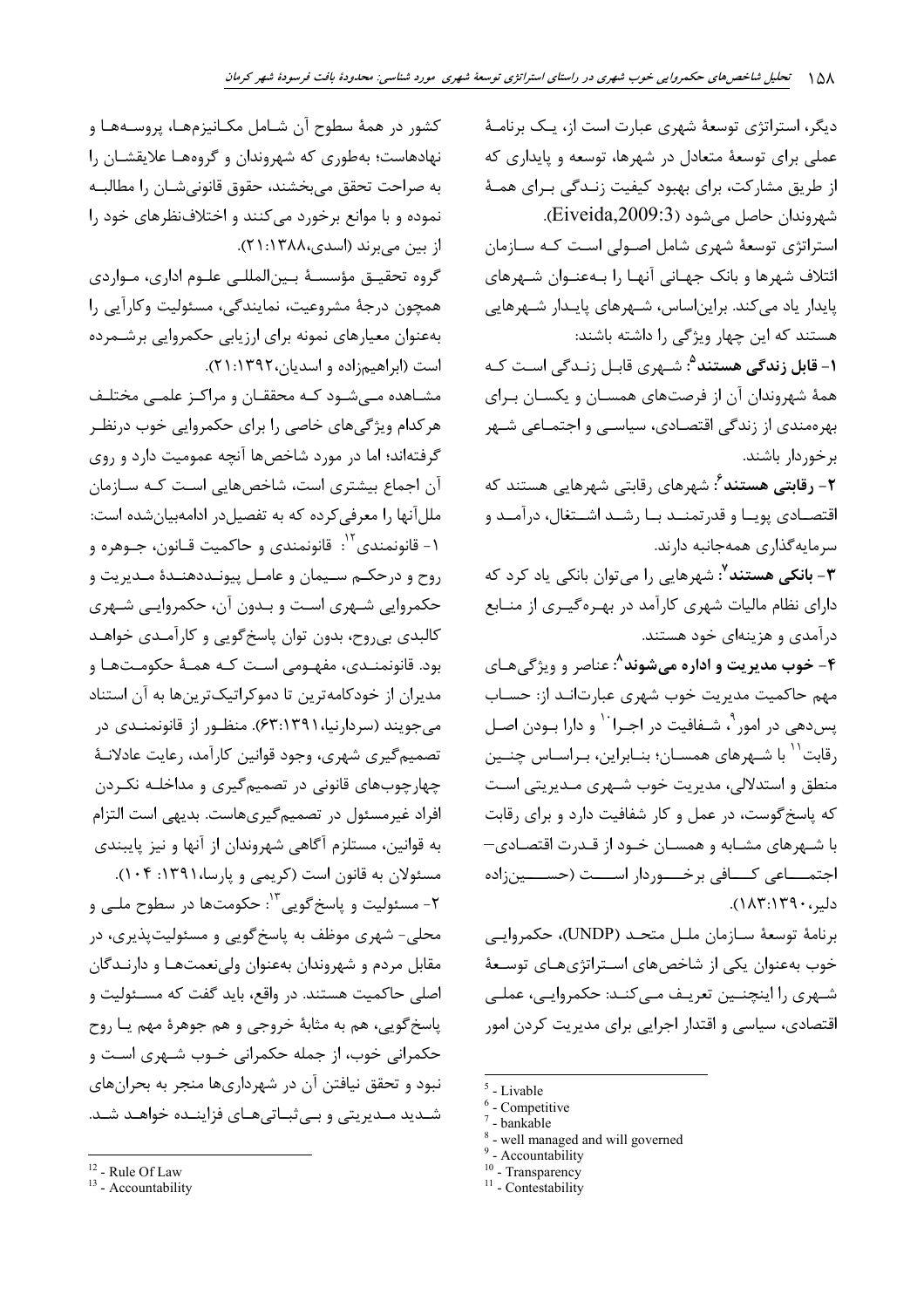مداخلــه در ادارهٔ امــور محلــی پرهیــز کنــد (تقــوایی و مختارىملكآبادى،١٣٨٣:٢١). ۵- اثربخشي و كارايي<sup>۱۶</sup>: اين معيـار بـر اسـتفاده از منـابع موجود شهری برای تأمین نیازهای تمامی شهروندان، ارائه خدمات مناسب شهرى و رضايت شـهروندان اسـتوار اسـت (Downer,2000: 21). بـهعبـارت ديگـر، اثـربخشـي و كـارايي، يعنــي بــه هنگــام اســتفاده از منــابع، فراينــدها و نهادهایی مناسب شکل بگیرد و نتایجی بـهدسـت آیـد کـه قادر به پاسخ گویی و تأمین نیازهای مردم باشد (کریمــی و پارسا، ۱۳۹۱:۰۰۱).

۶- پذیرا بودن و پاسخگو بودن <sup>۱۷</sup>: از جمله نیازهای اساســی برای حکمروایی مطلوب شهری است. نــه تنهـا مؤسسـات دولتي؛ بلكه سازمانهاي بخش خصوصـي و جامعـهٔ مـدني نيز بايد در مقابـل مـردم و ذيiفعـان سـازمانهـاي خـود ياسخ گو باشـند (ياينـگفـراوي،٢٠٣:١٣٩١). ايـن معيـار، متضمن دو نکتهٔ مکمّل است بدین ترتیب که مسـئولان و مدیران شهری باید هم نیازها و خواستههای شـهروندان را درک کنند و بپذیرند و هم به آنها پاسخ مناسب دهند تـا بدين طريق، همسويي مديران و شهروندان را بـه نمـايش بگذارند و سازوکارهایی را برای پاسخگویی بـه شـهروندان تمهید کنند (برک یور،۱۳۸۵: ۵۰۲).

٧- جهت گيري توافقي^`: از آنجا كـه شــهر عرصـهٔ وجــود گروهها و منافع مختلف و گـاه درحـال سـتيز بـا يكـديگر است، منظور از جهت گیری توافقی، تعبیـهٔ سـازوکارهـایی برای تعدیل و ایجاد توافق میان آنهاست که از راه برقـراری ارتباط و تلاش مشـترک بـین سـازمانهـای دولتـی، شهروندان، بخـش خصوصـی و نهادهـای جامعـهٔ مـدنی و سازمان هاي غير دولتي ميسّر مي شود (برك يور،٢٠١٤). ۸- عدالت<sup>۱۹</sup>: منظور از عدالت، ایجاد فرصتهای مناسب و برابر برای همهٔ شهروندان بهمنظور ارتقای وضعیت رفاهی خـود، تـلاش بـراي تخصـيص و توزيـع عادلانـهٔ منـابع و مشـارکت اقشـاری اسـت کـه در فراینـد اعـلام نظـر و تصمیم گیری نقشی ندارند (کریمی و پارسا، ۱۳۹۱:۱۰۴:۱۰۴).

پاسخ گـویی و مسـئولیتپـذیری در قبـال ایفـای نقـش و مسئولیت در مـدیریت شـهری از یکـدیگر، تفکیـکناپـذیر هستند و بدون آنها، مدیریت شـهری بـه حکمروانـی بـد و فاسد شهری و خودکامگی می انجامد (سردارنیا،۶۴:۱۳۹۱). اینکه پاسخ گویی از طرف چه کسی و به چه فـردی اسـت، برحسب نوع تصميمات و فعاليتهـاي سـازمانهـا و افـراد متغیر است. در حالی که هر سازمانی در قبـال کسـانی کـه بــهوســيلهٔ كارهــاي انجــام شــده توســط ســازمان تــأثير می پذیرند، پاسخ گوست. نکتهٔ مهم اینجاست که پاسخ گویی تنها از طريق اعمـال شـفافيت و حاكميـت قـانون اجرايـي است (رستگار،۱۳۸۸:۱۰۵:۱۰).

۳– شفافیت<sup>۰۴</sup>: شفافیت که د<sub>ر</sub> نقطهمقابل پنهـان *ک*ـاری در تصمیم گیری قرار می گیرد، به معنی گردش آزاد اطلاعـات و سهولت دسترسـي بـه آنهـا، وضـوح اقـدامات و آگـاهي مستمر شهروندان از روندهای موجود است که بهنوبهٔ خود، پنهان كارى، امكان بروز فساد را كاهش مىدهد (عسکری،۱۳۷۸: ۱۵). بهنظر پینریو، یک مبنای اصلی برای اعتمــادســازي بــين دولــت و ملــت، «شــفافيت» اســت (باداش،۱۳۸۶:۷۴:۱۳).

۴- مشــار کت<sup>۱۵</sup>: مشــار کت یکــی از ســتون هــای اصــلی دموکراسی است و نوستالژی دموکراسـی آتنـی از روی آن همچنان در اذهان باقی مانده است که یادآور مشارکت آزاد و برابر مردم در میدان عمومی آتن مشهور بـه آگـورا بـوده است (انصاری،۱۳۸۴: ۷۲). درواقع منظـور از مشـاركت، قدرت تـأثیر گـذارن بـر تصـمیمگیـریهـا و سـهیم شـدن شهروندان در قدرت است. مشارکت فقط به حمایـت مـردم از تصمیم گیران و تأیید سیاستهای آنان محدود نمی شود، بلکه فرایندی است کـه در آن شـهروندان و مسـئولان در تصمیم گیریهای شهری سهیم می شوند (بر ک پور،۱۳۸۵: ۵۰۱). توســعهٔ پایــدار شــهری از طریــق تصــمیم گیــری مشارکتی در سطح محلی امکان پـذیر مـیشـود؛ زیـرا ایـن سطح مماس با نیازهای روزمرهٔ زندگی افراد است و در این ميان، وظيفة اصلى دولت مركزي ايجاد تسهيلات، حمايت همهجانبه و برداشتن موانع است و درعین حال، بایستی از

 $16$  - Effectiveness & Efficiency

<sup>&</sup>lt;sup>17</sup> - Responsiveness

<sup>&</sup>lt;sup>18</sup> - Orientation Connsensus

 $19$  - Equity

<sup>&</sup>lt;sup>14</sup>. Transparency

<sup>&</sup>lt;sup>15</sup>. Participation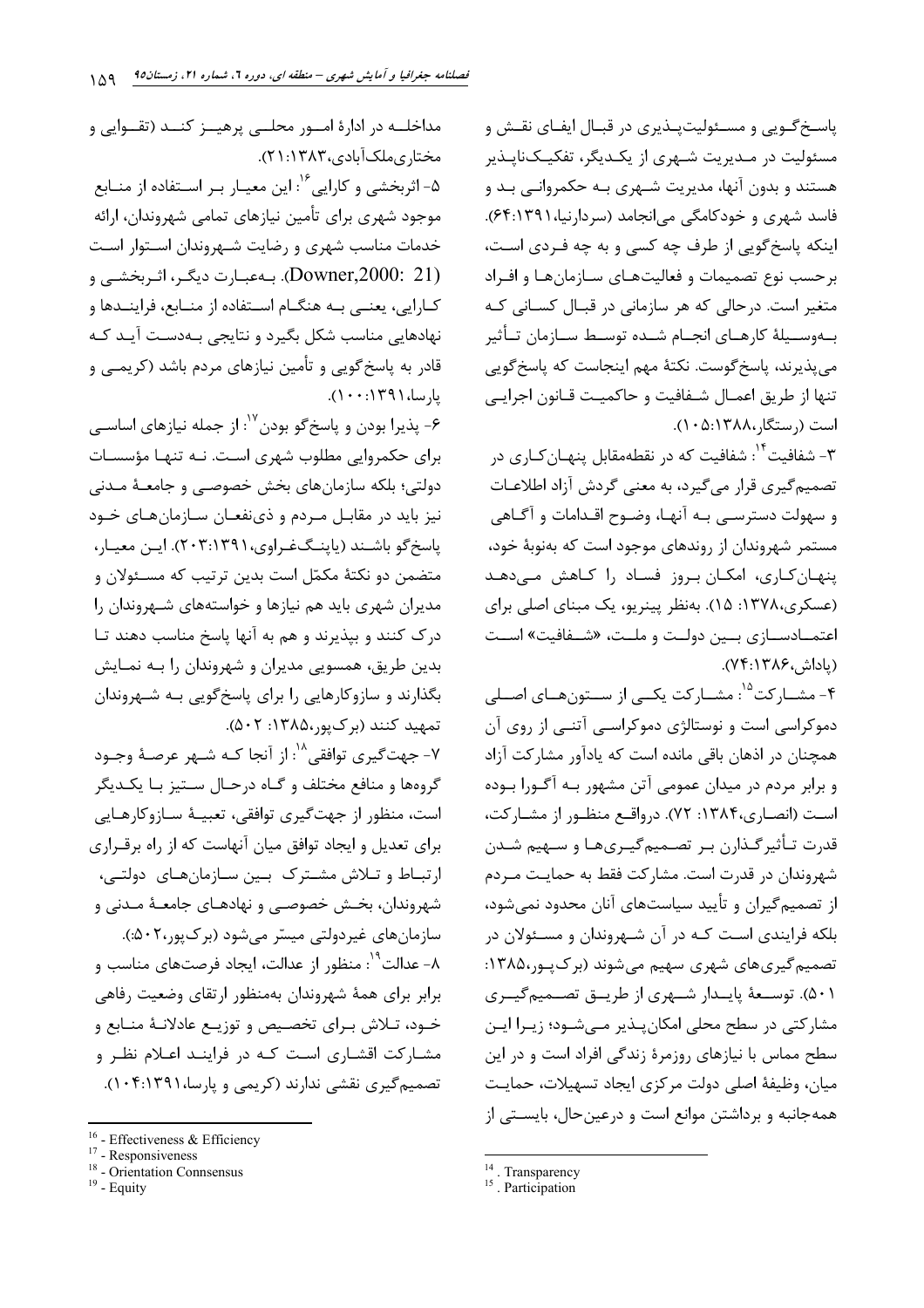۹- بینش راهبردی`` به معنی فراتر رفتن از روزمرگــی هـا در برخــورد بــا مســائل خــردشــهري و متقــابلاً مســتلزم بهرهمندی از بینشــی عمیــق، ژرف، آینــدهنگــر، گســترده و درازمــدت در زمینــهٔ توســعهٔ شــهری اســت (رهنمــا و دیگران،۱۳۸۹: ۲۰۷).

## روش تحقيق

روش تحقیق در این پژوهش، توصیفی- تحلیلی است کـه در یک کلیت منطقی در قالب فرایند علمی تحقیق صـورت مے پــذیرد. روش گــردآوری اطلاعــات بــه دو صــورت كتابخانهاي (مطالعهٔ اسـناد و منـابع مربـوط) و ميـداني، از طريق پرسش نامه صورت مے گيرد. ابـزار تجزيـهوتحليـل اطلاعات در دو بخش آماری و گرافیکی است. بـرای انجـام فعالیتهای گرافیکی از نرمافزار  ${\rm GIS}$  و برای تجزیهوتحلیل اطلاعات میدانی از نـرمافزارهـای آمـاری SPSS اسـتفاده شده است.

جامعهٔ آماری تحقیق، کل شهروندان بافت فرسـودهٔ شـهر کرمان شامل ۱۱۴۹۴۶ نفـر اسـت. بـرای بـهدسـت آوردن حجــم نمونــه از فرمــول كــوكران اســتفاده شــده اســت (حافظنيا،١٣٩١:١٤۶).

$$
N = \frac{\frac{t^2 pq}{d^2}}{1 + \frac{1}{N}(\frac{t^2 pq}{d^2} - 1)}
$$

در این فرمول حجم جامعـه ${\rm N}$  درصـد توزیـع صـفت در جامعه=p، درصد فاقد صفت در جامعه=q، ۱/۹۶ در سطح t=/.۹۵ است. با توجه به اینکه جامعهٔ آماری برابر ۱۱۴۹۴۶ بوده است و از فرمول کوکران بـه شـرح زیـر بـرای تعیـین حجم نمونه استفاده شده است:

N=111946- t= 
$$
1/9
$$
° - d= $\cdot/\frac{0}{\sqrt{7}}$   
\nq= $\frac{1}{9}$ ° $\frac{1}{9}$ ° $\frac{1}{9}$ ° $\frac{1}{9}$ ° $\frac{1}{9}$ ° $\frac{1}{9}$ ° $\frac{1}{9}$ ° $\frac{1}{9}$ ° $\frac{1}{9}$ ° $\frac{1}{1}$ ° $\frac{1}{111946}$ ° $\frac{1}{(1/96)^2(0/7)(0/3)} - 1}{(0/05)^2}$  = 321

 $20$  - Strategic Vision

این حجم نمونه، در هـریـک از حـوزههـای بافـت فرسـوده متناسب با جمعیت هر حوزه بهصورت تصادفی طبقهبنـدی شده توزيع شده است (جدول ١).

جدول ۱. جمعیت بافت فرسودهٔ شهر کرمان و پرسشنامهٔ مورد نياز در هر ناحيه

| تعداد پرسشنامهٔ | در صد جمعیت هر                  | جمعيت       | حوزه |
|-----------------|---------------------------------|-------------|------|
| مورد نياز       | ناحیه به کل جمعیت               |             |      |
| ٣٠              | ۳,۰۸                            | ۳۵۴۲        |      |
| ٣٠              | ۷٫۱                             | <b>A164</b> | ٢    |
| ۳۶              | ۱۱,۲۳                           | 15478       | ٣    |
| ۳۲              | $\cdot$ , $\wedge \tau$         | ۱۱۶۴۶       | ۴    |
| ۳۲              | ۱۰٬۱۵                           | 11888       | ۵    |
| ۱۲۸             | ۴۸٫۹۱                           | 98779       | ۶    |
| ٣٣              | $\mathcal{M} \cdot \mathcal{M}$ | 151.4       | ٧    |
| ۳۲۱             | ۱۰۰                             | ۱۱۴۹۴۶      | جمع  |

منبع: طرح راهبردی شهر کرمان، تحلیل: نگارندگان ۱۳۹۳

طبقهبندی و ارزش دهبی شـاخص هـا بـا اسـتفاده از طیـف ينج گزينهاي ليکرت صورت گرفته است. بهمنظـور ارزيـابي روایی<sup>۲۱</sup> گویههای پرسشنامه توسط تعدادی از کارشناسان و اعضای هیئت علمی دانشـگاه مـورد تأییـد قـرار گرفـت. یایایی<sup>٬۲</sup> پرسشنامه که با اسـتفاده از روش آلفـای کرونبــاخ بررسی شده، ۷۵۹/۰ بهدست آمده و نشان دهنـدهٔ انسـجام درونی پرسشنامه است. بـهمنظـور بررسـی میـزان تحقـق حکمروایــی خــوب در شــهر کرمــان از هشــت شــاخص (مشاركت، اثربخشي و كارايي، شفافيت، قانونمداري، پذيرا و پاسخ دهنـده، مسـئوليت و پاسـخ گـويي، اجمـاع گرايـي و بینش راهبردی) استفاده شده است. تحلیل دادهها نیـز بـا استفاده از آزمون های T-Test، تحلیل واریانس و رگرسیون چندگانه مورد آزمون قرا, گرفته است.

# معرفي منطقة مورد مطالعه

شهر کرمان در نقطهای به مختصات ۵۰ و ۵۷ درجهٔ طـول شمالی و ۱۷ و ۳۰ درجهٔ عرض شمالی قرار دارد. این شـهر مرکز استان کرمان و بزرگترین شهر استان است. این شـهر

 $2$  - Validity

<sup>&</sup>lt;sup>3</sup>-Reliability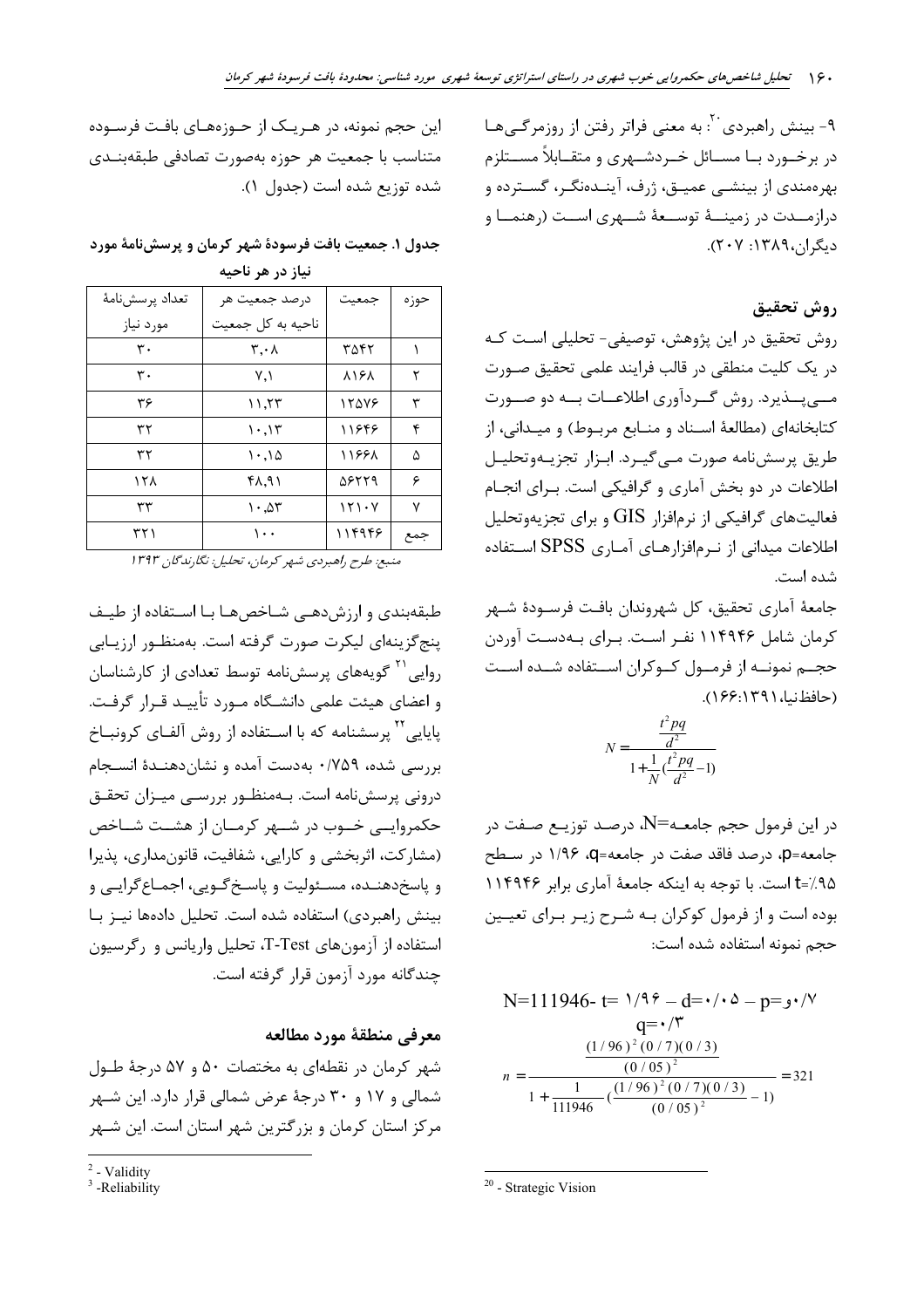نتايج يژوهش برای سنجش شـاخصهـای حکمروایـی خـوب شـهری در بافت فرسودهٔ شهر کرمان از دیدگاه شهروندان، پرسش نامه در ۸ شاخص و ۲۶ گویه طراحی شد. برای تحلیل دادهها از طيف ليكرت استفاده شد و ياسخ سؤالات بـهترتيـب ارزش بهصورت بسیار کم، کم، متوسط، زیاد و بسیار زیاد طبقەبندى شد. سيس پرسشنامـهھـا، بـراسـاس جمعيـت هریک از حوزهها، به هر حوزه اختصاص داده شد.

#### شاخصها و متغیرهای پژوهش

متغیرهای مستقل در این پژوهش عبارتانـد از: مشـارکت، اثربخشـــي و كـــارايي، شــــفافيت، قانونمنــــدي، پــــذيرا و پاسخ دهنده، مسئولیت و پاسخ گویی، اجماع گرایی و بیـنش راهبوردی. شـاخصهـا و گویـههـای اسـتفاده شـده در پرسشنامه، در جدول ٢ آمده است. متغيـر وابسـته هـم، حکمروایی خوب شهری است. از جنوب به ماهان و جوپار، از شـمال بـه درهٔ زنگـی آبـاد و ارتفاعات باداموئیه و از شرق به شهداد و از غرب بـه دشـت رفسنجان محدود شده است. اگرچه شهر کرمان در نیمکرهٔ شمالی قرار دارد؛ ولی مختصات هندسی این شهر تنها عامل تعيين كنندة اقلـيم آن نبــوده، بلكــه عوامــل ديگــرى چون ارتفاع از سطح دريا، چين خوردگي هـا و فاصـله آن بـا رودها و همچنین وزش بادها و تودههای هوا تأثیرات بسیار مهمی بـر ايـن امـر دارنـد. كرمـان ازلحـاظ اقليمـي داراي تابستان های گرم و خشک و زمستان های بسیار سرد است (نظـرىعلــمآبــادى،١٣٨٧ه). جمعيــت ايــن شــهر در سرشماری ۱۳۹۰ به ۵۳۴۴۴۱ نفر رسیده است (مرکز آمار ایران، ۱۳۹۰). بافت فرسودهٔ شهر کرمان با جمعیتی معـادل ۱۱۴۹۴۶ نفر، بیش از یک پنجم (۲۰ درصد) کل جمعیت شهر را در خود جای داده است. از کـل جمعیـت محـدودهٔ بافت فرسوده، ۱۴/۶ درصد را بافت روسـتايي- شـهري و ۸۵/۴ درصد را بافت شهری تشکیل داده است. نـرخ باسوادی در محدودهٔ بافت فرسوده از نـرخ باسـوادی شـهر کرمان، تا حدودی (۴ درصد) پایینتر است. تراکم جمعیتی در سطح محدودهٔ بافت فرسوده بسیار پایینتر از سطح شهر كرمان است. بيشترين تراكم خالص جمعيت به حوزهٔ ۵ اختصاص دارد و کمترین تراکم خالص جمعیتی به حـوزة ٧ اختصــاص دارد. بافــت فرســودة شــهر كرمــان از مشــكلاتي چــون: پــايين بــودن درآمــد ســاكنان، حضــور مهاجران افغاني، گســترش مصـرف مــواد مخـدر، ناآگــاهي كافي نسبت به نحـوۀ مشـاركتيـذيري و ...، رنـج مـيبـرد (طرح راهبردی شهر کرمان،۱۳۸۵).



شكل ١. موقعيت جغرافيايي بافت فرسودة شهر كرمان منېغ: شەردارى كرمان، بازترىسىم: نگارندگان ۱۳۹۳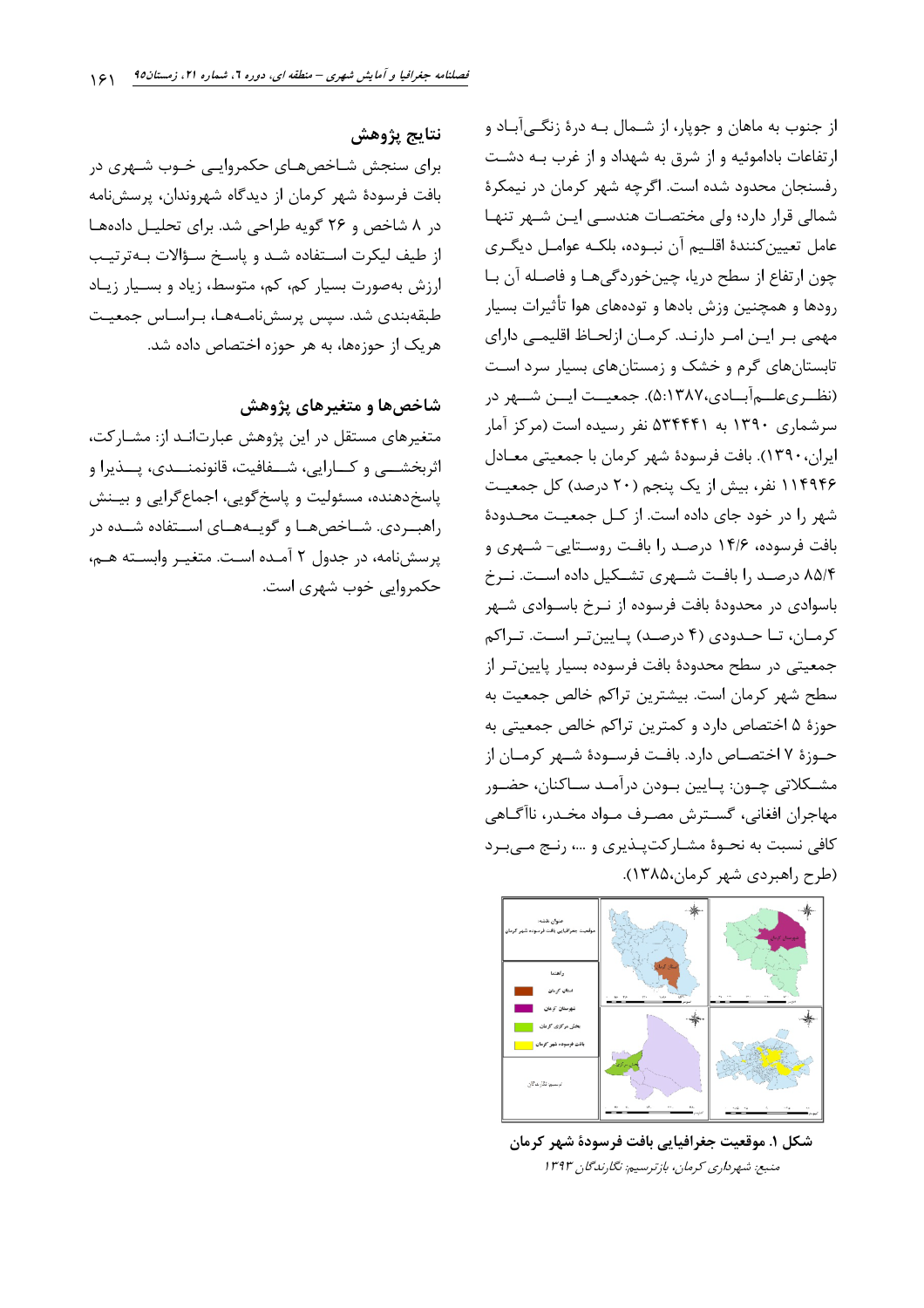| شاخصهای           | متغيرها                                                                                                  |
|-------------------|----------------------------------------------------------------------------------------------------------|
| حكمروايى خوب      |                                                                                                          |
| مشاركت            | نظرخواهی از شهروندان در فرایند تهیه و اجرای طرحهای احیـای بافـتـهـای فرسـوده، کمـک مـردم در اجـرای       |
|                   | طرحهای توسعه و بهسازی بافت فرسوده، مسئولیتپذیری مردم در تهیه و اجرای طرحهـای توسـعه و بهسـازی و          |
|                   | نوسازی بافت فرسوده و حاضر بودن شهروندان به کمک کردن به مسئولان در تهیهٔ طرحهای بهسـازی و نوسـازی         |
|                   | بافتهاى فرسوده.                                                                                          |
| اثربخشی و کارایی  | در نظر گرفتن منابع طبیعی و محیط زیست در اجرای طرحها و ارائـه خـدمات از سـوی شـهرداری، مـدت زمـان         |
|                   | اجرای طرحها، هزینههای اجرای طرحها، رضایت از خدمات ارائه شده.                                             |
| شفافيت            | اطلاعرسانی به شهروندان دربارهٔ کارهای عمرانی و رفاهی بافتهای فرسوده، اطلاع رسانی به عمـوم مـردم دربـارهٔ |
|                   | جزئیات و هزینههای طـرحهـا و برنامـههـای بهسـازی و نوسـازی، دسترسـی شـهروندان بـه اطلاعـات شـهری و        |
|                   | شفافسازی در مورد مسئولیتها، نظارتها، قراردادها و مناقصهها.                                               |
| قانونمندى         | کافی بودن قوانین در رابطه با مسائل بافتهای فرسوده، تأثیرگذاری افراد و گروههـای ذینفـع در برنامــهریـزی و |
|                   | مدیریت بافت فرسوده و آگاه بودن مردم از قوانین موجود در حوزهٔ عمل شهرداری و رعایت کردن آنها.              |
| پذیرا و پاسخدهنده | برگزاری جلسات پرسش و پاسخ بـا گروههـای مختلـف مـردم توسـط شـهرداری و فـراهم کـردن تسـهیلات در            |
|                   | شهرداری جهت رسیدگی به شکایتهای شهروندان.                                                                 |
| مسئوليت و         | مسئولان شهرداری پذیرای خواستهها و نیازهای شهروندان هستند و مسئولان شهرداری به خواستهها و نیازهـای        |
| پاسخگويى          | شهروندان پاسخ مىدهند.                                                                                    |
| اجماعگرایی        | وجود هماهنگی بین نهادهای مختلف جهت هماهنگی و ادارهٔ بهتر شهر، وجود همکاری بین شهرداری و نهادهای          |
|                   | دولتی با بخش خصوصی و نهادهای مردمی.                                                                      |
| بينش راهبردى      | درنظر گرفتن گروههای مردم توسط شهرداری در برنامهریزی و اجرای طرحهای بافت فرسـوده، آینـدهنگـری در          |
|                   | برنامههای شهرداری و شورای شهر برای بافت فرسوده و درنظر گرفتن مشکلات چنـد سـال آینـده در طـرحهـای         |
|                   | انجام شده.                                                                                               |
| ن پاس ۱۳۹۳        |                                                                                                          |

#### جدول ۲. متغیرها و شاخصهای حکمروایی خوب شهری

بع: ىويسندىن، ١٣٦٢

### تجزيهوتحليل استنباطي دادهها

برای ارزیـابی و سـنجش شـاخصهـای حکمروایـی خـوب شهری در بافت فرسـودهٔ شـهر کرمـان، از آزمـون T-Test تکنمونهای استفاده شده است. هرچقدر میانگین هریک از شاخصها از حد وسط که در طیف لیکرت ۳ است، کمتـر باشد؛ مؤید وضعیت بـد شـاخصهـای حکمروایـی خـوب شهری در بافت فرسودهٔ شهر کرمـان اسـت، ولـی هـرچـه میانگین هریک از این شاخصها بالاتر از حد وسط باشـد، بیانگر وضعیت خـوب شـاخصهـای حکمروایـی در بافـت فرسودهٔ شهر کرمان است. در این آزمون، اگر مقـدار سـطح معنـــاداري (Sig)، كمتـــر از ۵ درصـــد (۰/۰۵) باشـــد، نشان دهنـدهٔ ایـن اسـت کـه میـانگین حاصـل از نمونـه ۱٫ می توان به کل ساکنان بافت فرسودهٔ شـهر کرمـان تعمـیم

داد. در حالي كه، اگر حد بالا و پايين هـردو مثبـت باشـند، نشان دهندهٔ این است که وضعیت آن شاخص بالاتر از حـد وسط است؛ اما اگر حدود بالا و پایین آزمون هـر دو منفـی باشد، نشان از وضعیت بد شـاخص مـوردنظر اسـت. نتـایج حاصل نشان میدهد باتوجه به اینکه سطح معناداری کمتر از ۰/۰۵ است، نتایج حاصل از این پژوهش را مبی تـوان بـه كل جامعه تعميم داد. همچنين، باتوجه به اينكه حد بالا و يبايين شباخصهما منفيي اسبت؛ درنتيجيه وضبعيت ايبن شاخصها كمتر از حد مطلوب است و وضعیت بـدی دارنـد (جدول ٣).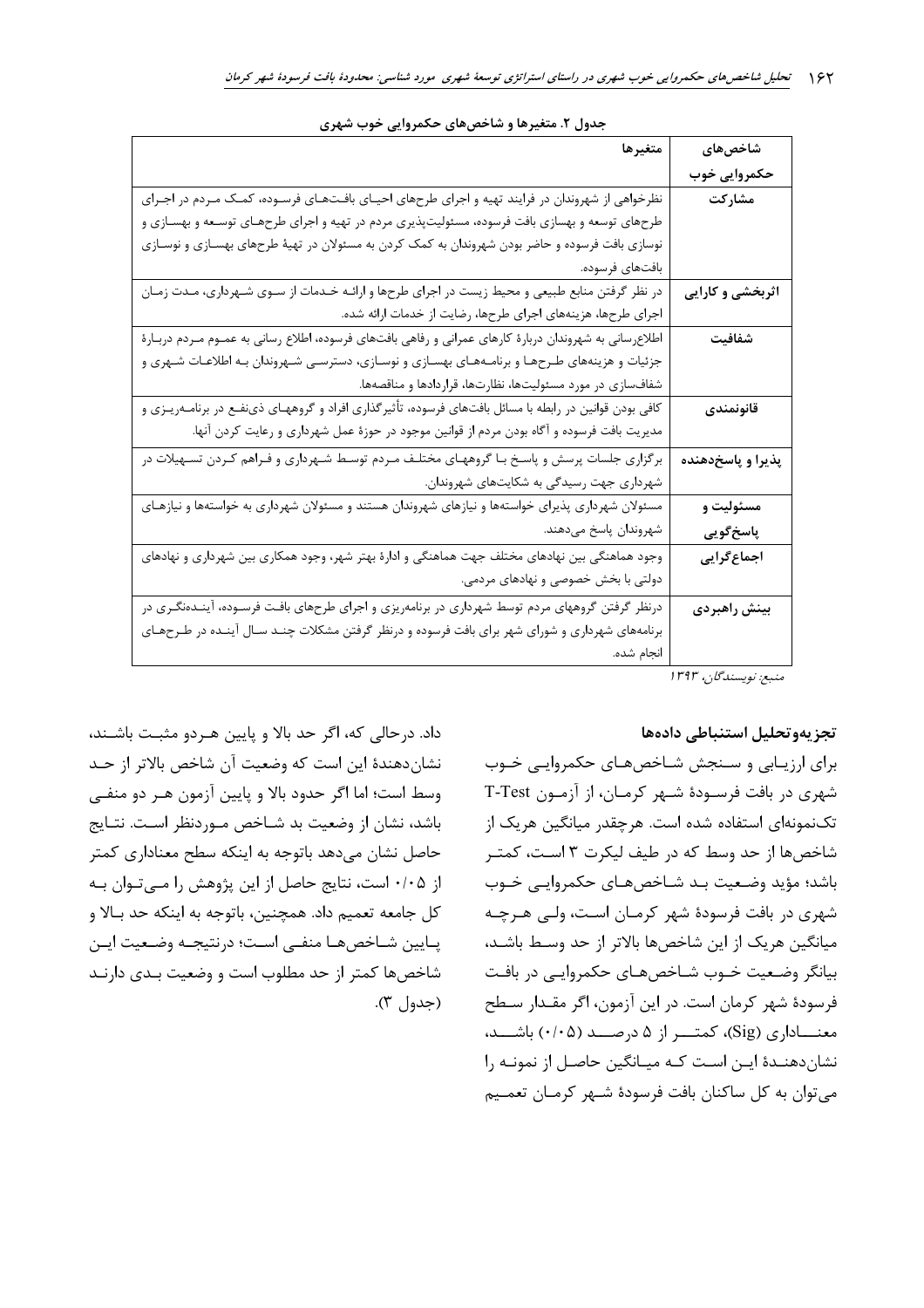| شاخصهای          | مقدرا تست=۳                  |                                |         |                           |                                                               |                                  |                                          |
|------------------|------------------------------|--------------------------------|---------|---------------------------|---------------------------------------------------------------|----------------------------------|------------------------------------------|
| حکمروایی خوب     | ميانگين                      | آمارهٔ T                       | درجة    | سطح                       | اختلاف                                                        | سطح اطمينان ٩۵٪                  |                                          |
| شهري             |                              |                                | آزادى   | معنادار ی                 | ميانگين                                                       | حد پايين                         | حد ىالا                                  |
| مشاركت           | $Y/\mathfrak{f}\mathfrak{q}$ | $-1\Delta/994$                 | ٣٢٠     | $\cdot$ / $\cdot$ $\cdot$ | $-105105$                                                     | $-10988$                         | $-15540$                                 |
| اثربخشي و كارايي | Y/YY                         | $-Y$ / $\cdot$ \ 9             | $rrf$ . | $\cdot/\cdot\cdot\cdot$   | $-170091$                                                     | $- \cdot$ /٣٢٧٣                  | $-11\lambda$ ۴.                          |
| شفافيت           | Y/Y                          | $-7790$                        | $rrf$ . | $\cdot$ / $\cdot$ $\cdot$ | $-1\lambda$ ۴۶۵۷                                              | $-1/\lambda$ $\lambda$ $\lambda$ | $ \cdot$ $/$ $\vee$ $\vee$ $\vee$ $\vee$ |
| قانونمداری       | ۲۱۴۶                         | $-19/AVV$                      | ٣٢٠     | $\cdot$ / $\cdot$ $\cdot$ | $-100510$                                                     | $-1851A$                         | $-14919$                                 |
| پذيرا و          | Y/YF                         | $-1\lambda/\tau \cdot \lambda$ | $rrf$ . | $\cdot$ / $\cdot$ $\cdot$ | $-1/\lambda$ \ $\mathfrak{S}$ .                               | $-19.79$                         | $-1$ $YY\Lambda\Delta$                   |
| ياسخدهنده        |                              |                                |         |                           |                                                               |                                  |                                          |
| مسئوليت و        | $Y/\Delta\Delta$             | $-1.7$                         | ٣٢٠     | $\cdot/\cdot\cdot\cdot$   | $-150579$                                                     | $-10490$                         | $- \cdot 7447$                           |
| پاسخ گويي        |                              |                                |         |                           |                                                               |                                  |                                          |
| اجماع گرايي      | $Y/\Delta f$                 | $-11/91V$                      | rr.     | $\cdot$ / $\cdot$ $\cdot$ | $-1591.8$                                                     | $-10000$                         | $-17\lambda$ ۴۹                          |
| بينش راهبردي     | Y/Y                          | $-V/\Delta\lambda\lambda$      | ٣٢٠     | $\cdot$ / $\cdot$ $\cdot$ | $- \cdot / \mathbf{r} \cdot \mathbf{V} \mathbf{r} \mathbf{V}$ | $- \cdot$ /۳۸۷۱                  | $-1777VV$                                |
| كل شاخصها        | $Y/\mathfrak{f}\mathfrak{q}$ | $-77/796$                      | ٣٢٠     | $\cdot/\cdot\cdot\cdot$   | $-105104$                                                     | $-10YT$                          | $-15\pi$                                 |

جدول ۳. آزمون T-Test برای شاخصهای حکمروایی خوب شهری در بافت فرسودهٔ شهر کرمان

منېع: نويسندگان، ۱۳۹۳

بــراي ســنجش نــابرابري بــين نــواحي شــهر از لحــاظ شاخصهای حکمروایی خوب، از آزمـون تحلیـل واریـانس (ANOVA) استفاده شده است. نتـايج بـهدسـت آمـده از آزمون تحلیل واریانس نشان مے دھد که با توجه بـه اینکـه سطح معنـاداری کمتـر از ۰/۰۵ اسـت، بـا اطمينـان ۹۵٪ میتوان گفت که فرضیهٔ صفر مبنی بـر نبـود تفـاوت بـین

نواحی بافت فرسوده از لحاظ شاخصهای حکمروایی خوب شهري، رد شده و فرضيهٔ تحقيق به تأييد مي سد. درواقـع، بين نواحي بافت فرسودة شهر كرمان ازلحاظ شـاخصهـاي حکمروایے خــوب شــهری تفــاوت معنــاداری وجــود دارد (جدول ۴).

| آزمون واريانس | جمع مربعات          | درجهٔ آزادی | اختلاف مربعات | آزمون f    | سطح                 |
|---------------|---------------------|-------------|---------------|------------|---------------------|
|               |                     |             |               |            | معنادارى            |
| بين گروهي     | 14/177              |             | Y/YY          | $T - 1005$ | $\cdot$ / $\cdot$ . |
| درونگروهي     | <b>TY/VFA</b>       | ۳۱۴         | .115.         |            |                     |
| جمع           | $\Delta Y/\Delta Y$ | ٣٢.         |               |            |                     |

جدول ۴. بررسی رابطة بین نواحی بافت فرسودهٔ شهر کرمان ازلحاظ حکمروایی خوب شهری

منېع: نويسندگان، ۱۳۹۳

آزمــون F نســبت بــرآورد پراکنــدگی بــینگروهــی و درون گروهی را نشان میدهد که هرچـه مقـدار آن بیشـتر باشد؛ يعني اختلاف ميانگين بين گروهها بيشتر از اخـتلاف درون گروهها بوده و درنتیجه احتمـال رد فرضـیه کـاهش و درصد تأييد فرضيهٔ تحقيق، بيشتر ميشود. آنچه كـه بايـد مورد توجـه قـرار گیـرد ایـن اسـت کـه آزمـون F تنهـا معنیداری تفاوت بین گروهها را مورد بررسی قرار میدهد؛

اما مشخص نمی کند که این تفاوتها در بـین کـدامیـک از گروههای بررسی وجود دارد؛ بههمیندلیل، بهمنظور تعیین دقيق اختلاف بين گروهها، از آزمون LSD استفاده شد كه این آزمون میانگین زوجها را با یکدیگر بـهصـورت دوبـهدو مقايسه كرده و وجود اختلاف معنـادار بـين آنهـا را نشـان مىدھد.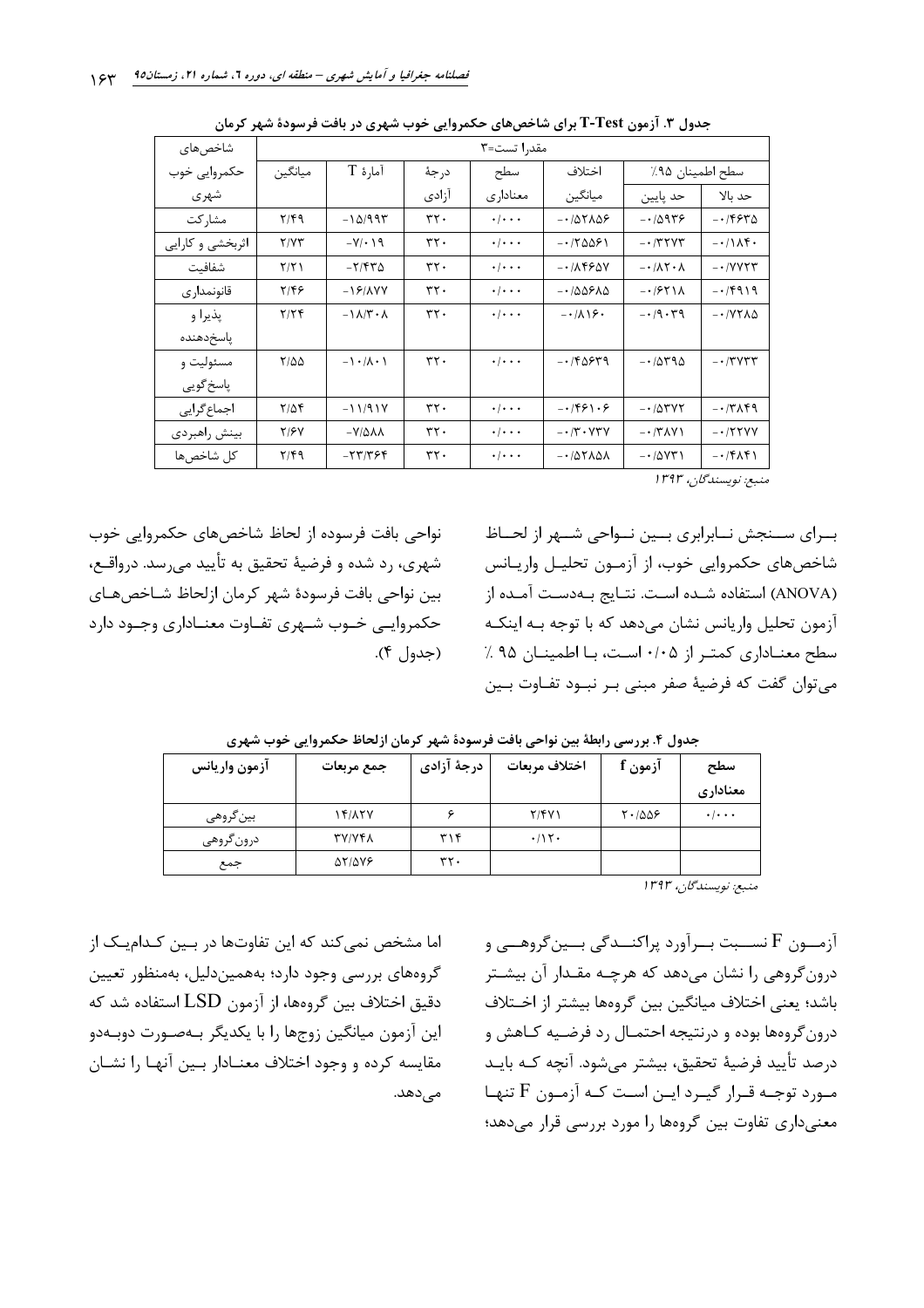| آزمون      | آناحيه | تواحى    | اختلاف مياتكين         | اختلاف                   | سطح اطمينان ٩٥٪<br>سطح |                         |                                  |
|------------|--------|----------|------------------------|--------------------------|------------------------|-------------------------|----------------------------------|
|            |        |          |                        | استتاتدارد               | معتادارى               | حد پایین                | حد بالا                          |
| <b>LSD</b> | حوزها  | حوزة الا | $-1/+9.9917$           | $+111.411$               | معماره                 | -1/3359                 | $-+/\sqrt{3}$                    |
|            |        | حوزة ٣   | $-$ +/۳۵۸۳۳            | +11222                   | ۱۰۰۰۶                  | -+16926                 | $-1/1.11$                        |
|            |        |          | -+199-88               | $+/11 - A1$              | 1++1+                  | -+15881                 | $- + 11544$                      |
|            |        | حوزة ۵   | $-115.171$             | $+/11 + A1$              | $+1111$                | -+/1177                 | $-1/13V1$                        |
|            |        | حوزة ۶   | -+100801               | +/ነነለ ለተ                 | $+1$                   | -+179+3                 | $ +$ $/$ $+$ $+$ $+$ $+$ $+$ $+$ |
|            |        | حوزة ٧   | -+159+47               | -115-59                  | ۱۶۰۰۰                  | ー・バステテル                 | $-11.04.4$                       |
|            | حوزة ا | حوزة ١   | 11-5598                | $+111.11$                | $+1***$                | +1797+                  | 1/2259                           |
|            |        | حوزة ٣   | -17-853                | +1+93°*3°                | $-1$                   | ۱۵۲۱۰                   | $+11355$                         |
|            |        |          | -189898                | $+1 - 15 - 17$           | معماره                 | $+11001$                | ۰/۸۳۵۴                           |
|            |        | حوزة ۵   | +19+559                | -1-95-4                  | معماره                 | +/7177                  | -11-955                          |
|            |        | حوزة ۶   | -101-11                | +1+YA93°                 | معماره                 | ۵۵۱ - ۱۳                | +1998V                           |
|            |        | حوزة ٧   | -198889                | $+1 - 30 + 7$            | ****                   | -11589                  | $+15550$                         |
|            | حوزة ٣ | حوزة ١   | ۰/۳۵۸۳۳                | $+111111$                | +1++5                  | $+11 - 11$              | +19489                           |
|            |        | حوزة ا   | $-10.14$               | $+1 - 317$ $\lambda$ $T$ | معماره                 | $- +10977$              | $- + 1011 +$                     |
|            |        | حوزة ۴   | $- +$ /+ 5 $+$ $+$ $+$ | +/+ATYT                  | $+15+$                 | -+/1781                 | $+11 - 171$                      |
|            |        | حوزة ۵   | $+111A+1$              | $+1 - A + Y +$           | -1-19                  | ۰/۰۳۲۳                  | $+1555A$                         |
|            |        | حوزة ۶   | -+/19818               | +1+59+V                  | $+1$                   | -+/۳۲۴۲                 | -+/+777                          |
|            |        | حوزة ٧   | $-110111$              | -1-8508                  | $+1$ + + $1^{\circ}$   | -+/۳۱۶۳                 | $- + (-\lambda V \Delta$         |
|            | حوزة ا |          | -198055                | +/11 + A 1               | 100.                   | -11844                  | +15VA1                           |
|            |        | حوزة ا   | -+164646               | $+1 - 15 - 17$           | ۱۶۰۰۰                  | $-+/\lambda T \Delta Y$ | $-$ +/1 AV T                     |
|            |        | حوزة ٣   | +1+6444                | +1+8999                  | $-15.5 +$              | ー・ハ・ザド                  | ۰/۲۲۸۱                           |
|            |        | حوزة ۵   | $-115 - 10$            | ・ト・ステテス                  | 7+۰۱۰                  | ۸۱۸-۱۰                  | $+111.1$                         |
|            |        | حوزة ۶   | $-1110000$             | +1+6778                  | +1+11                  | ー・バンスヤ                  | $- + (- + 7)$                    |
|            |        | حوزة ٧   | $- +11A 1AY$           | $-1 - A > -1$            | ۰/۰۲۸                  | $-1170AA$               | $- + (-1) + T$                   |
|            | حوزة ۵ | حوزة ا   | $-115 - 171$           | +/11"+ A Y               | -111                   | -+1+9.V9                | $-$ +/ $+$ 1 $V$ $V$             |
|            |        | حوزة ٢   | -+19+۶۶1               | -1-95-5                  | معماره                 | -11+955                 | $-$ +/V 1V V                     |
|            |        | حوزة ٣   | -+198004               | $+1 - 1111 +$            | -1-11                  | $-11554A$               | $- + (-111)$                     |
|            |        | حوزة ۴   | ー・パン・ピロ                | ・1・ステテス                  | $-1$                   | $-111 - 9$              | $- + (-\lambda + \lambda)$       |
|            |        | حوزة ۶   | -+/۳۹۶۲+               | ۰/۰۶۷۲۵                  | */***                  | ۸۸ ۱۵۲ -                | -+19649                          |
|            |        | حوزة ٧   | +14494                 | +1+8.5+Y                 | $+1$                   | -+16993                 | $- + / Y \Lambda + V$            |
|            | حوزة ۶ | حوزة ١   | ۱۵۵۶ - ۱۵۵۶            | +/ነነሌልነ                  | ۱۰/۰۰۰                 | +/TTTV                  | $-11 - 1$                        |
|            |        | حوزة ا   | -101-11                | +1+7893                  | */***                  | -+15587                 | -+/۳۵۵۱                          |
|            |        | حوزة ٣   | $+111111$              | +1+>1+V                  | +/++Y                  | ۰/۰۷۱۱                  | -17777                           |
|            |        | حوزة ۴   | ۰/۱۳۵۸۵                | -1-5478                  | +/+11                  | 5/00 - 1                | ۰/۱۶۸۲                           |
|            |        | حوزة ۵   | -1395-                 | -1-5445                  | جمعاره                 | -17579                  | ۰/۵۲۸۵                           |
|            |        | حوزة ٧   | -+/+ATVY               | .1.559.                  | -1999                  | $- + / 14.77$           | +1+VS9                           |
|            | حوزة ٧ | حوزة ا   | +153+44"               | -115-59                  | $-1$                   | -/TATY                  | ・ハンテル                            |
|            |        | حوزة ٢   | $-110559$              | -1-9517                  | ۱۰/۰۰۰                 | - - 16446               | ー・バンスタ                           |
|            |        | حوزة ٢   | -/የልነአቤ                | •/•ለፕልን                  | +/++Y                  | ه۷۵×۱۰                  | -1995                            |
|            |        | حوزة ا   | ۰/۱۸۹۵۷                | +1+AF+1                  | +1+YA                  | +1+Y+Y                  | ۸۸۵-۱۳                           |
|            |        | حوزة ۵   | +/FF99Y                | +1+8.5+Y                 | $-1$                   | ۰/۲۸۰۷                  | -15199                           |
|            |        | حوزة ۶   | +/+ATVY                | -1-551+                  | -1111                  | -1-759                  | +/1411                           |

جدول ۵. نتایج آزمون LSD برای بررسی اختلاف شاخصهای حکمروایی خوب شهری در حوزههای بافت فرسودهٔ شهر کرمان

منبع: نویسندگان، ۱۳۹۳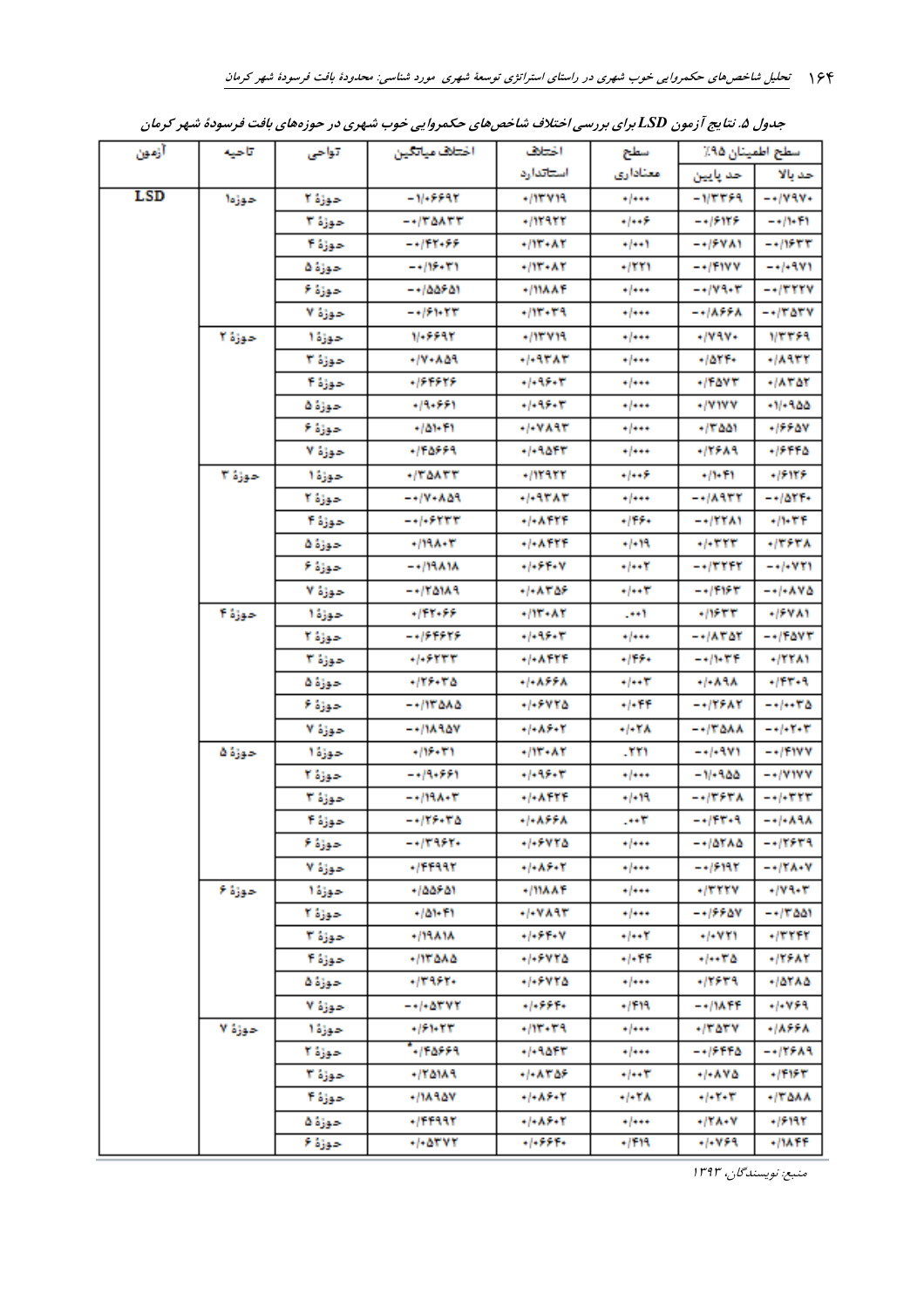می توان به تحلیل آن پرداخت. همان طـور کـه در شـکل ۲ مشخص است، حـوزهٔ ۲ بافـت فرسـودهٔ شـهر کرمـان بـا میانگین ۳/۰۳، در رتبهٔ اول و حوزهٔ ۷ (با میانگین ۲/۵۷) در رتبهٔ دوم، حوزهٔ ۶ (میانگین ۲/۵۲) در رتبهٔ سوم، حــوزهٔ ۴ (با میانگین ۲/۳۸) در رتبهٔ چهارم (با میانگین ۲/۳۲) در رتبهٔ پنجم، حوزهٔ ۵ (بـا میـانگین ۲/۱۲) در رتبـهٔ ششـم و حوزهٔ ۱ (با میانگین ۱/۹۶) در رتبهٔ هفتم قرار دارد.

با استفاده از اطلاعات مندرج در جدول 5، می توان دریافت كه اختلاف ميانگين در بـين نــواحي بافـت فرســودهٔ شــهر كرمـان ازلحـاظ شـاخصهـاي حكمروايـي خـوب شـهري معنادار است؛ زیرا سطح معناداری در مقایسهٔ این گروهها کمتر از ۰/۰۵ است؛ به جز نواحی یک با پنج، سه با چهار و شش با هفت كه تفاوت بين آنها معنادار نيست. با توجه به اینکـه معنــادار بــودن اخــتلاف نــواحی ازلحــاظ شاخصهای حکمروایے خوب شـهری بـه اثبـات رسـید،



شکل ۲. اختلاف حوزه های بافت فرسودهٔ شهر کرمان ازلحاظ شاخصهای حکمروایی خوب شهری

بررسی میزان اثر گذاری هریک از ابعاد بررسی شده در تحقق حکمروایی خوب شهری

برای پیش بینی شاخصهای تأثیرگذار بر تحقق حکمروایی خوب شـهري در بافـت فرسـودهٔ شـهر كرمـان، از تحليـل رگرسیون استفاده شد. نتایج حاصل از تحلیـل رگرسـیونی چندگانــه بــه روش تــوأم حكايــت از آن دارد كــه از بــين معیارهـای هشـتگانـه (مشـارکت، اثربخشـی و کـارایی، شفافيت، قانونمـداري، پـذيرا و پاسـخ٥هنـده، مسـئوليت و پاسـخ گــويي، اجمــاع گرايــي و بيــنش راهبــردي)، تمــام شاخصهای هشتگانـهٔ مـدل نهـایی بـرازش رگرسـیونی، معنیدار است. علت معنیدار بودن ایـن امـر را مـی تـوان همبستگی قـوی معیارهـای ذکـر شـده بـا متغيـر وابسـته (شاخص حکمروایی خوب) عنوان کرد (۰/۹۹۷). معیارهای

۸گانهٔ وارد شده بر مدل بـه میـزان ۹۹ درصـد از تغییـرات شاخص هاي تلفيقي (شاخص حكمروايي خــوب) را تبيــين می كنند و باقیماندهٔ واریانسها بهوسـیلهٔ عوامـل ناشـناخته كـه در ايــن تحقيــق نيامــده اسـت، تبيــين و يــيش بينــي مے شوند (جدول ۶)

جدول ۶. ميزان تبيين تغييرات متغير وابستهٔ حکمروايي خوب شهرى بهوسيلة ابعاد هشتگانه

| ضريب همبستگي | ضريب  | ضريب تبيين تصحيح | اشتباه معيار          |
|--------------|-------|------------------|-----------------------|
| چندگانه      | تبيين | شده              |                       |
| .799V        | .799V | .199V            | ۰/۷۲۳                 |
|              |       |                  | منېغ: نويسندگان، ۱۳۹۳ |

همان گونه که در جدول تحلیل واریانس مـدل رگرسـیونی

(جدول شـمارهٔ ۷) مشـخص اسـت، میـزان خطـای آلفـای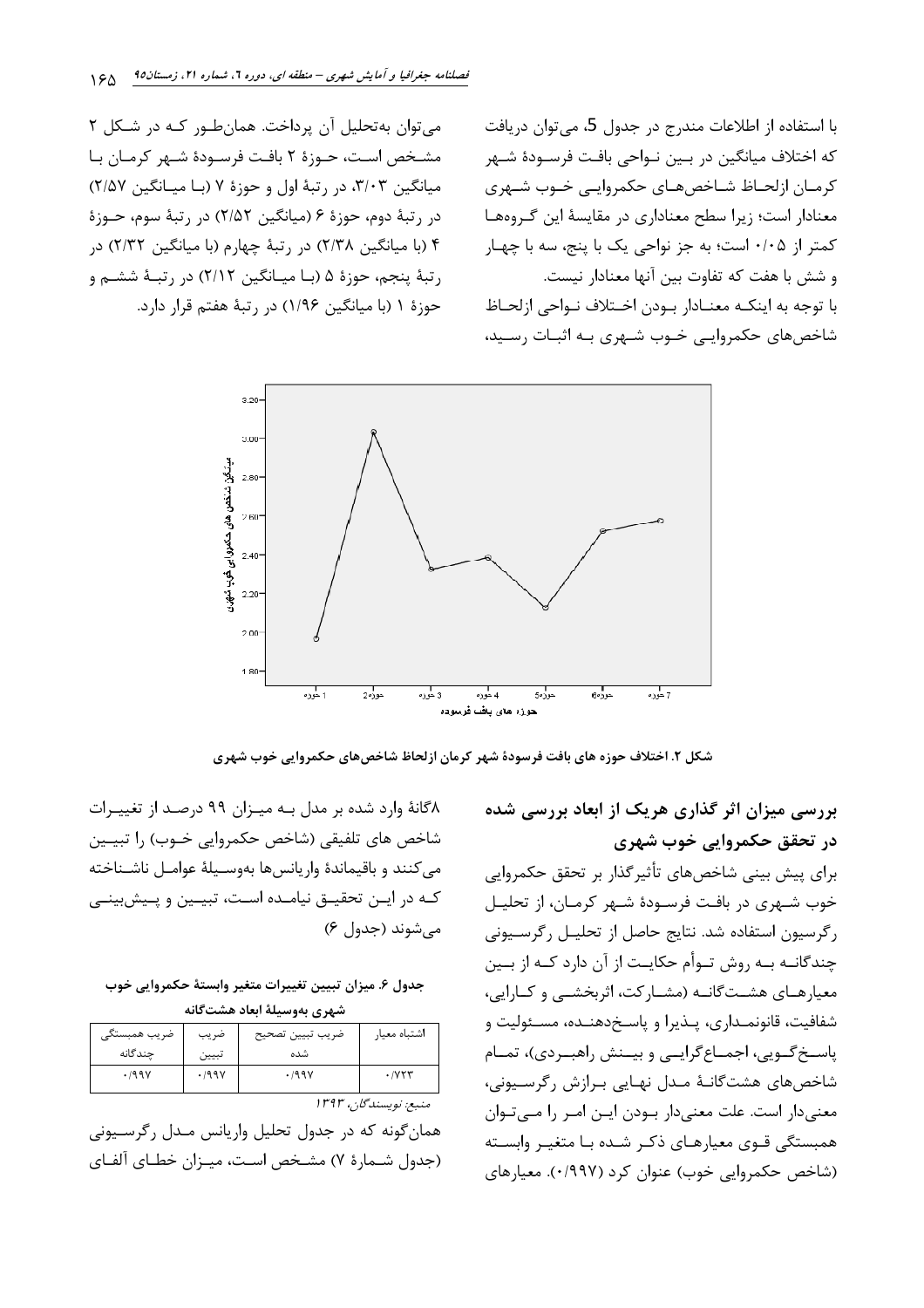(Sig) تحلیل واریـانس مـدل رگرسـیونی کمتـر از میـزان خطای قابل قبول (۰/۰۵) و برابر با ۰/۰۰ است و این نشان از آن دارد که بین میزان شاخصهای هشتگانـهٔ بررسـی شده و حکمروایی خــوب شــهری در بافـت فرســودهٔ شــهر كرمان، در سطح اطمينان بالاي ۹۵ درصد رابطـهٔ معنـادار وجود دارد.

جدول ٧. تحليل واريانس مدل رگرسيوني بين حكمروايي خوب شهری و ابعاد هشتگانهٔ آن

| $\cdots$<br>----<br>سمری رب |                           |        |                           |        |                           |  |  |  |
|-----------------------------|---------------------------|--------|---------------------------|--------|---------------------------|--|--|--|
| مدل                         | مجموع                     | در جهٔ | ميانگين                   | كميت   | سطح                       |  |  |  |
|                             | مر بعات                   | آزادى  | مربعات                    | F      | معنادارى                  |  |  |  |
|                             |                           |        |                           |        |                           |  |  |  |
| اثر رگرسیونی                | <b>AT/AVE</b>             |        | 9/0YY                     | ۰۷۱۱,۳ | $\cdot$ / $\cdot$ $\cdot$ |  |  |  |
| باقيمانده                   | $\cdot$ / $\cdot$ $\cdot$ | ۳۱۲    | $\cdot$ / $\cdot$ $\cdot$ |        |                           |  |  |  |
|                             | <b>AT/AVE</b>             | ۳۲۰    |                           |        |                           |  |  |  |

منبع: نویسندگان، ۱۳۹۳

میزان تـوان تمـام شـاخصهـای بررسـی شـده در تبیـین حکمروایی خـوب شـهری یکسـان و یـکجهـت نیسـت و همانگونه كه ضريب استاندار شدة بتا در جدول شـمارة (٨) نشان میدهد، بـین شـاخصهـای مشـارکت، اثربخشـی و كـارايي، شــفافيت، قانونمــداري، پــذيرا و پاســخ‹هنــده، مسئولیت و پاسخ گویی، اجماع گرایی و بینش راهب دی با حکمروایی خوب شهری رابطهٔ مستقیم وجود دارد. در بـین این شاخصها، شاخص پذیرا و پاسخدهنده با ضریب تـأثیر ۰/۲۴۶ اثر گذاری و قدرت تبیین بیشتری نسبت بـه بقیـهٔ ابعاد بررسی شده در پیشبینی میهزان حکمروایی خوب شهری در بافت فرسـودهٔ شـهر کرمـان دارد. شـاخصهـای مسئولیت پذیری، بینش راهبردی، اجماع گرایے، شـفافیت، اثربخشي و کارايي، مشـارکت و قانونمـداري، بـهترتيـب بـا ضرايب ١٢٣٣، ١٢٢٤، ١٢٧٩، ١٨٣، ٢٠١، ١٨٣، ١٨٣، و ۰/۱۸۲ در رتبههای دوم تا هشتم قرار دارند.

| متغيرها           | ضرايب غير استاندار |                           | ضرايب استاندارد شده         | t                         | سطح معنادارى              |
|-------------------|--------------------|---------------------------|-----------------------------|---------------------------|---------------------------|
|                   | B                  | خطا B                     | ىتا                         |                           |                           |
| مشاركت            | .1170              | $\cdot$ / $\cdot$ $\cdot$ | .71AT                       | $\cdot$ / $\cdot$ $\cdot$ | $\cdot$ / $\cdot$ $\cdot$ |
| اثربخشی و کارایی  | .1170              | $\cdot$ / $\cdot$ $\cdot$ | $\cdot$ /٢ $\cdot$ )        | $\cdot$ / $\cdot$ $\cdot$ | $\cdot$ / $\cdot$ $\cdot$ |
| شفافيت            | .1170              | $\cdot$ / $\cdot$ $\cdot$ | $\cdot$ /۲ $\cdot$ $\wedge$ | $\cdot$ / $\cdot$ $\cdot$ | $\cdot$ / $\cdot$ $\cdot$ |
| قانونمداري        | .1170              | $\cdot$ / $\cdot$ $\cdot$ | .71AT                       | $\cdot$ / $\cdot$ $\cdot$ | $\cdot$ / $\cdot$ $\cdot$ |
| پذیرا و پاسخدهنده | .1170              | $\cdot$ / $\cdot$ $\cdot$ | .1799                       | $\cdot$ / $\cdot$ $\cdot$ | $\cdot$ / $\cdot$ $\cdot$ |
| مسئوليتيذيري      | .1170              | $\cdot$ / $\cdot$ .       | .757                        | $\cdot$ / $\cdot$ $\cdot$ | $\cdot/\cdot\cdot\cdot$   |
| اجماع گرایی       | .1170              | $\cdot$ / $\cdot$ $\cdot$ | .719                        | $\cdot$ / $\cdot$ $\cdot$ | $\cdot$ / $\cdot$ $\cdot$ |
| بينش راهبردى      | .1170              | $\cdot$ / $\cdot$ $\cdot$ | .7779                       | $\cdot$ / $\cdot$ $\cdot$ | $\cdot$ / $\cdot$ $\cdot$ |

جدول ۸. آمارههای ضرایب مدل رگرسیونی متغیرهای مستقل پژوهش

منبع: نويسندگان،۱۳۹۳

## نتیجهگیری و ارائه پیشنهادها

در این پژوهش، سعی شد که حوزههای بافت فرسودهٔ شهر کرمان، ازلحاظ شاخصهای حکمروایی خوب شهری از دید  $T$ - شهروندان با استفاده از نرمافزار SPSS و آزمـون هـای .<br>Test، تحلیــل واریــانس و رگرســیون چندگانــه مــورد تجزيهوتحليل قرار گيرد. جامعهٔ آمـاري ايـن تحقيـق ٣٢١ نفر از ساكنان بافت فرسودهٔ شهر كرمان است. نتایج حاصل از این پژوهش نشان میدهـد کـه وضـعیت شـاخصهـای حکمروایی خوب شهری در بافت فرسودهٔ شـهر کرمـان در

وضعیت مطلوبی قرار نـدارد و هنــوز بســترهای لازم بـرای اجرای آن فراهم نیست؛ به این دلیل که در فراینـد تهیـه و اجــرای طــرحهــای نوســازی و بهســازی، از شــهروندان نظرخواهی نمی شود؛ روند اجرای طرحها و ارائـه خـدمات، متناسب با خواسـت شـهروندان نيسـت؛ شـفافيتي دربـارهٔ هزینههای طرحها صورت نمی گیـرد؛ افـراد غیرمسـئول در تصمیم گیریهای شهری دخالت مــی کننــد؛ شــهرداری در برنامهریزیهای خود و اجـرای طـرحهـا در بافـت فرسـوده بهنظر گروههای محـروم تـوجهی نـدارد و مسـائلی از ایـن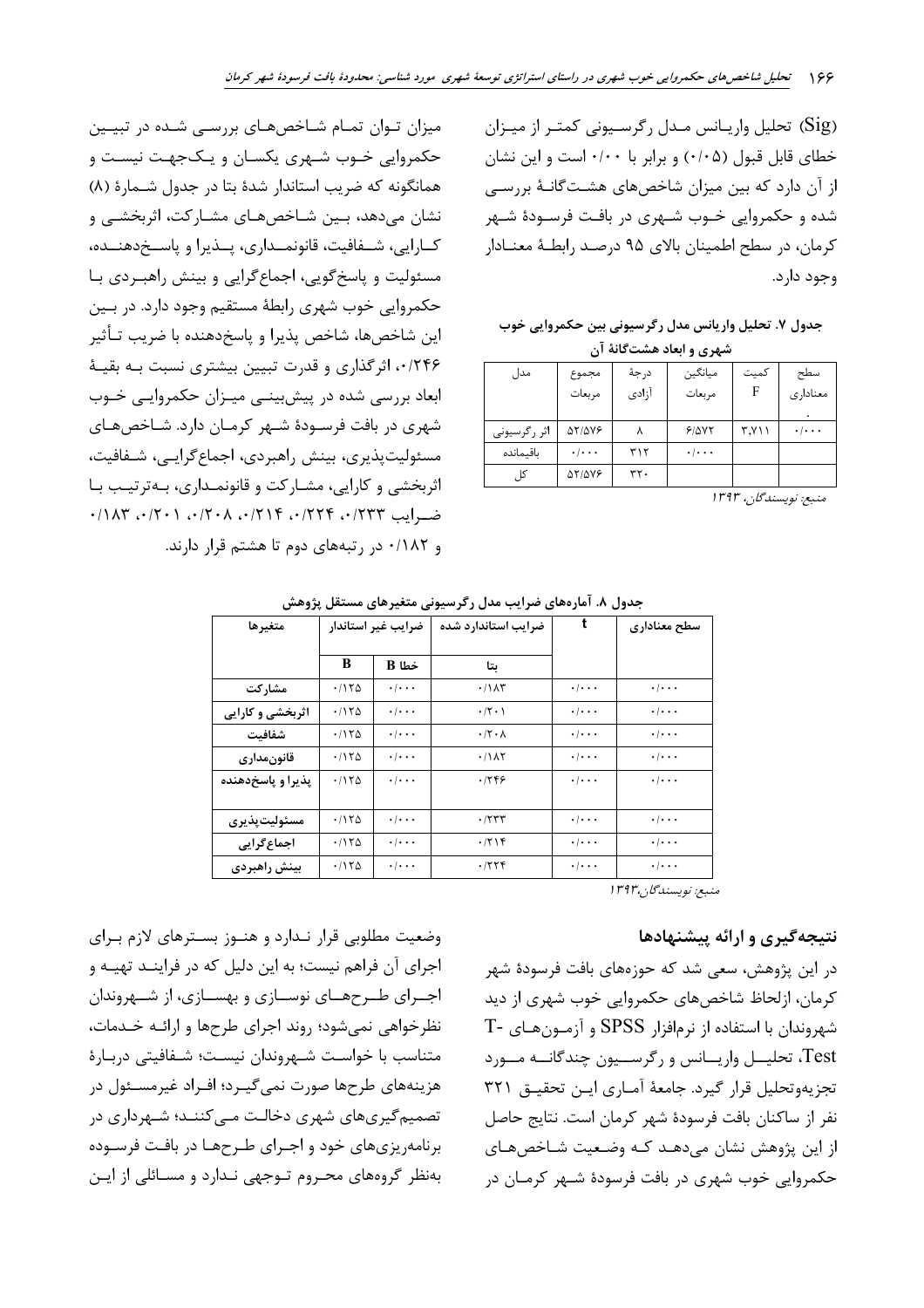قبیل باعث شـده کـه حکمروایـی خـوب شـهری در بافـت فرسودهٔ شهر کرمان در وضعیت بدی قرار داشته باشد. همچنین، حوزههای بافت فرسـودهٔ شـهر کرمـان ازلحـاظ شاخصهای حکمروایی خوب شـهری در شـرایط یکسـانی قرار ندارند و حوزهٔ یک و حوزهٔ پنج بافت فرسوده، بهترتیب با میانگین ۱/۹۶ و ۲/۱۲ از وضعیت بدتری نسبت به سـایر حوزهها قرار دارند و بايد در اولويـت توجـه مسـئولان قـرار گیر ند.

در بین شاخصهبای حکمروایے خبوب، شباخص پیذیرا و یاسخدهنده بـا ضـریب تـأثیر ۰/۲۴۶ اثرگـذاری و قـدرت تبیین بیشتری نسبت به بقیهٔ شاخصهای بررسی شـده در ییش بینی میزان حکمروایی خوب شهری در بافت فرســودهٔ شهر کرمان دارد. شـاخصهـای مسـئولیتیـذیری، بیـنش راهب ردی، اجمـاع گرايــي، شــفافيت، اثربخشــي و كــارايي، مشارکت و قانونمداری بهترتیب با ضرایب ۰٬۲۳۳ .۰/۲۳۴ ۰/۲۱۴ . ۰/۲۰۸ . ۰/۲۰۱ . ۰/۱۸۳ و ۰/۱۸۲ در رتبههای دوم تا هشتم قرار دارند.

همچنین، نظـام اداره شـهر کرمـان بـه خصـوص در بافـت فرسوده این شهر مبتنی بر الگوی حکومت شهری است؛ نه حکمروایی خوب شهری که در آن کنترل و هدایت توسـعهٔ .<br>بافتهای فرسودهٔ شهری در سـازمانهـای تصـمیمگیرنـدهٔ دولتــی و رســمی خلاصــه مــی شــود و بــه هــیچیــک از شـاخصهـای حکمروایـی خـوب (مشـارکت، اثربخشـی و كارايي، شــفافيت، قانونمــداري، پــذيرا و پاســخدهنــده، مسئولیت و پاسخگویی، اجماع گرایـی و بیـنش راهبـردی) توجهي نمي شود. بـراي رسـيدن بـه حكمروايـي خـوب در بافت فرسودهٔ شهر کرمان، باید به نکات زیر توجه شود: ١- با توجه به پایین بودن سطح مشارکت سـاکنان، بایـد فضای کافی برای مشـارکت شـهروندان سـاکن بافـتهـای فرسودهٔ شهر کرمان فراهم شود. ۲- در فرایند تهیه و اجرای طرحهای بهسازی و نوسازی بافت فرسوده از شهروندان نظرخواهی شود. ۳- توجه و تأکید بر رعایت اصـول شـهروندی (حقـوق و مسئولیتها) با بسترسازی فرهنگی. ۴- ایجــاد تســهیلاتی جهــت رســیدگی بــه شــکایات و خواستههای شهروندان.

۵– آن گروه از فعالیتهای مدیریت و ادارهٔ امــور شــهرها که قابل واگذاری به امور محلی است، باید از انحصار دولت خارج شود. ۶- ارزیابی منظم عملکرد مسئولان و داشتن بازخورد مناسب عملكردها. ۷- در طرحهای بهسازی و نوسـازی بافـتهـای فرسـوده ضمن توجه به حل مشکلات موجود، مشکلات چنـد سـال آينده نيز درنظر گرفته شود. ٨- تشكيل شهرداري ويژة بافت فرسودة شهر كرمـان بـا اعمال سازوکار مـدیریت مشـارکتی در کـار بـا اجتماعـات محلي. ۹- با توجه به گستردگی شـهر کرمـان، ایجـاد شـورای محلات لازم و ضروری است. این شوراها می تواننـد نقشـی دوسویه داشته باشند؛ ازیکطرف مسائل مردم به مدیران و ازسوی دیگر مسائل مدیران به مردم رسانده شود. ۱۰- شفافسازی هزینهها و درآمدهای شهرداری می توانـد نقش مهمی در اعتماد مـردم بـه مـدیریت شـهری داشـته باشد. این شفافسازی می توانـد از سـطوح بـالا بـه پـایین توسط مدیران شهری و شـورای محـلات بـه اطـلاع مـردم رسانده شود. ١١- شفافسازي قوانين و الكترونيكي شـدن كارهـا باعـث افـزايش رضـايتمندي شـهروندان و كــاهش هزينــههـاي شهرداری شود. ۱۲- استفاده از سازمان هـای مـردمنهـاد در تمـام مراحـل برنامه٫یزی، طراحی و اجرای طرح لازم و ضـروری بــهنظـر مىرسد. ١٣- تأكيد بر اصل نظرسنجي مداوم از شهروندان از طريق وبسایت، نمونهگیری و مصاحبهٔ مستقیم با مردم. ۱۴- جلب مشارکت عمومی برای ارتقای کیفیت زنـدگی و حمایت شوراها و نهادهای مردمی با رویکرد محلهمحـوری، برای ادارهٔ امور شهری بهصورت محلی و مشارکت در سطح محلات بافت فرسوده.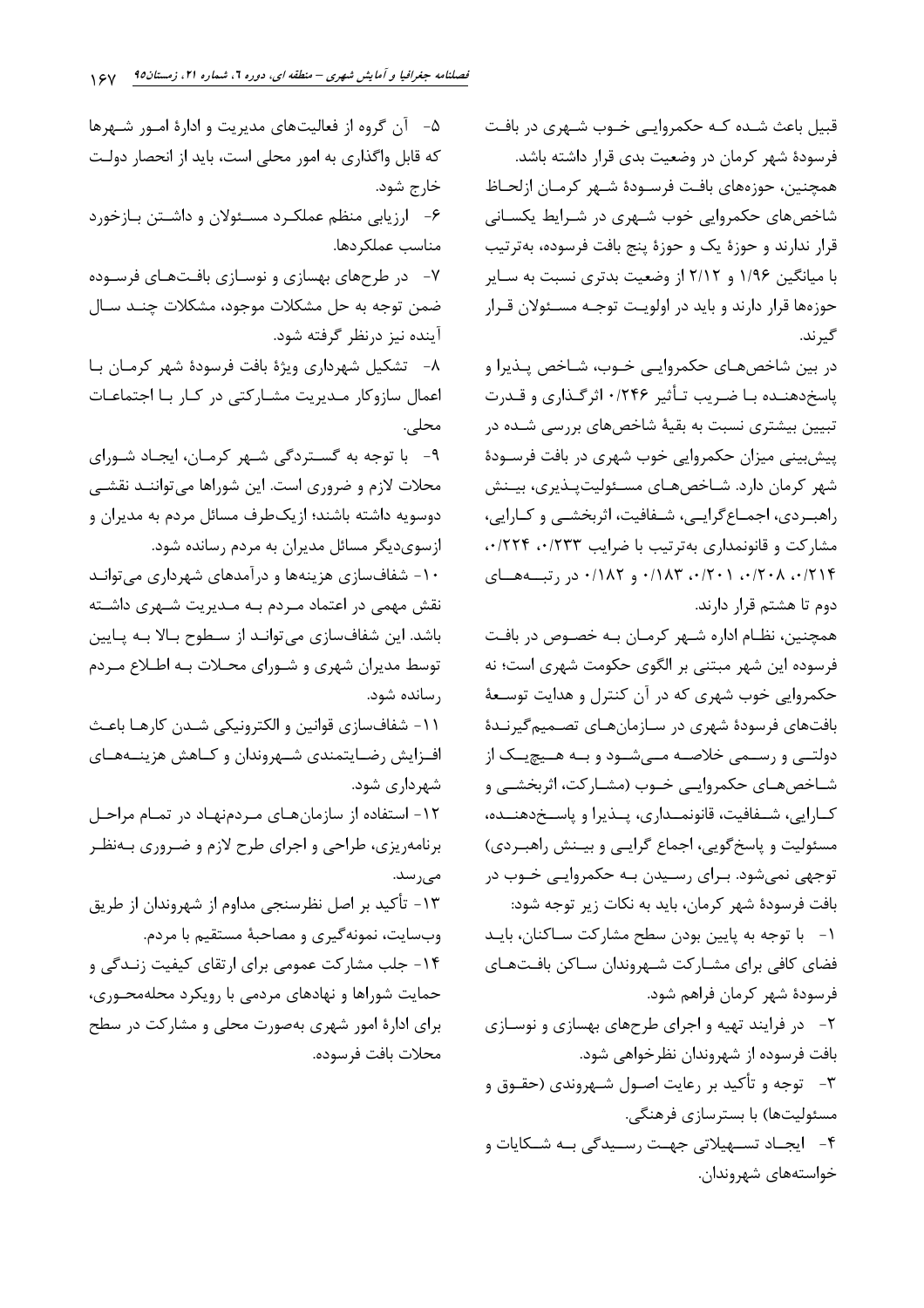#### منابع

- آخوندي عباس؛ بركپور، ناصر؛ اسدي، ايرج؛ طاهرخـاني، حبيـبالـه؛ بصیرت، میـثم؛ زنـدي، گلـزار (۱۳۸۶). حاكميـت شـهري منطقـه تهران: چالش ها و روندها. هنرهای زیبا. شمارهٔ ۲. صص ۱۶-۵.
- ابراهیمزاده، عیسی؛ اسدیان، مرتضی (۱۳۹۲). تحلیل و ارزیابی میزان تحقق پذیری حکمروایی خوب شهری در ایران (مورد شناسی: شهر كاشمر). مجله جغرافيا و أمايش شهري- منطقهاي. شمارة ۶. صص
- ابـراهيمزاده، عيســي؛ زارع، محمــد؛ اســماعيلزاده، هــادي (١٣٩٠). بررسی نقش و اهمیت سرمایهٔ اجتماعی در پویایی اقتصاد شهری با تأكيد بر حكمروايي خوب شهري (نمونهٔ مورد مطالعه: كـلانشـهر زاهدان). مقالات اولين كنفرانس اقتصاد شهري ايران.
- احدنژادروشتی، محسن؛ مرادی،مفرد، سمیرا (۱۳۹۲). نقش استراتژی توسعهٔ شهری (CDS) در سیاستهای تأمین مسکن گروهای کـم درآمد شهري (مورد مطالعه: ناحيهٔ صفراًباد و بيسيم شهر زنجـان). فصلنامهٔبرنامهریزی منطقهای. سال سوم. شمارهٔ ۱۲. صص ۴۸-۳۵.
- اسدی، روح الله (۱۳۸۸). تحلیـل جایگــاه حکمروایــی خــوب شــهری مشهد. پایاننامه کارشناسی ارشد. استاد راهنما: دکتر محمـدرحیم رهنما. دانشگاه فردوسی. مشهد مقدس.
- اسماعیلزاده، حسن؛ صرافی، مظفر (۱۳۸۵). جایگاه حکمروایی خوب برنامهريزي شهري طـرح متـروي تهـران. فصـلنامه مـدرس علـوم انساني. دورة ١٠. پياپي ۴٨. ويژهنامه جغرافيا. صص ٢٨-١.
- اشرفی، یوسف (۱۳۸۸)،«CDS رویکردی جدیـد در برنامـهریـزی شهری در رویکردی تحلیلی. فصلنامهٔ مـدیریت شـهری. دورهٔ ۷. شمارهٔ ۲۳. صص ۱۰۴-۸۹.
- اکبری، غضنفر (۱۳۸۵). سرمایههای اجتمـاعی و حکمرانـی شـهری. فصلنامة تحقيقات جغرافيايي. شمارة ٨٣. صص ١٥٣-١٣٥.
- انصاری، منصور (۱۳۸۴). دموکراسی گفتگویی، امکانـات دموکراتیـک اندیشههای میخائیل باختین و یورگن هابرماس. نشر مرکـز، چـاپ اول، تهران.
- برکپور، ناصر (۱۳۸۵). حکمروایی شـهری و نظـام اداره شـهرها در ایران. مجموعه مقالات همایش مدیریت و برنامهریزی شهری، صص  $01Y - 91$
- بصـيرت، ميـثم (١٣٨۵). تجربــات جهــاني حكمروايــي منــاطق كـلانشـهري؛ أمـوزههـايي بـراي ايـران. دو فصـلنامهٔ مـديريت و برنامهریزی شهری. شمارهٔ ۱۸. صص ۵۱-۳۴.
- بي نياز، فاطمـه؛ مسـتوفى، آذيـن (١٣٩١). تـأثير حكمروايـي خـوب شهری بر بهسـازی بافـت فرسـوده (نمونـه مـوردی: محلـه آبكـوه

مشهد). گروه مشاوران جوان شهرداری مشهد. کارگروه معمـاری و شهرســــــازي. ســـــــايت جــــــامع مـــــــديريت مــــــديريار .(http://www.modiryar.com)

- پاداش، حمید؛ جهانشاهی، بابک؛ صادقین، علی (۱۳۸۶). مؤلف4هـا و شاخصهای حکمروایی شهری. مجله جستارهای شهرسازی، شمارهٔ ۱۹ و ۲۰. صص ۷۹-۷۲.
- پرهيزكار، اكبـر؛ كاظميـان، غلامرضـا (١٣٨۴). رويكـرد حكمروايـي شمهري و ضرورت آن در مـديريت منطقـه كـلانشـهري تهـران. فصلنامهٔ پژوهشهای اقتصادی. شمارهٔ ۱۶. صص ۴۹-۲۹.
- تقوایی، مسعود؛ مختاریملکآبادی، رضا (۱۳۸۳). مدیریت شهری در شهرهای متوسط. ماهنامهٔ شهرداریهـا. دورهٔ جدیـد سـال ششـم. شمارة ۶۱. صص ۲۲-۱۶.
- حاتمي نژاد، حسـين؛ فرجـيملايـي، حسـين (١٣٩٠). امكـانسـنجي اجرای طرحهای استراتژی توسعهٔ شهری (CDS) در ایـران. مجلـهٔ مطالعات و پـژوهشهـای شـهری و منطقـهای. سـال دوم. شـمارهٔ هشتم. صص ۷۶-۵۵.
- حافظنیا، محمدرضــا (۱۳۹۱). مقدمــهای بـر روش تحقیــق در علــوم انسانی. انتشارات سمت. چاپ هفدهم. تهران.
- حسینزادهدلیر، کریم؛ صدرموسوی، میرستار؛ حیدریچیانـه، رحـیم؛ رضاطبع، سـیدهخدیجـه (۱۳۹۰). درآمـدی بـر رویکـرد جدیـد استراتژی توسعهٔ شهری (CDS) در فرایند برنامهریـزی شـهری بـا تأکید بر چالشهای فراروی طـرحهـای جـامع در ایـران. فصـلنامه فضاي جغرافيايي. سال يازدهم. شمارة ۴. صص ۱۷۳-۲۱۰.
- حق پنـاه، يعقـوب؛ ابـوذري، پانتـهاَ (١٣٩١). مشـاركت شـهروندي و بسترهای مفهـومی حکمروایـی خـوب شـهری. مجموعـه مقـالات همایش علمی حکمروایی خوب شهری. جلدیکم. صص ۱۶۲-۱۸۰.
- خلیلی، احمـد؛ خزائیـان، امیـد؛ حسـینی، فریـال (١٣٩٢). سـنجش حکمروایی خـوب شـهری در بافـت فرسـوده و ارائـه راهکارهـای عملياتي بەمنظور بهبود آن (نمونهٔ مطالعاتي: محلهٔ پامنــار تهــران). اولین همایش ملی شهرسـازي و معمـاري در گـذر زمـان. قـزوين. دانشگاه بین|لمللی امام خمینی.
- رستگار، سـيدحامـد (١٣٨٨). حكمرانـي الكترونيـك و تـأثير آن بـر حکمرانی خوب شهری. فصلنامهٔ پژوهش مدیریت شهری. شمارهٔ ۲. صص ۱۱۰-۱۰۲
- رهنما، محمدرحيم؛ مافي، عزتاله و اسدى،روحالـه (١٣٨٩). تحليـل جایگاه حکمروایی خوب شهری در مشهد با الگوی SWOT. مجلهٔ جغرافيا وتوسعة ناحيهاي. شمارة پانزدهم. صص ٢٢۴-١٩٧.